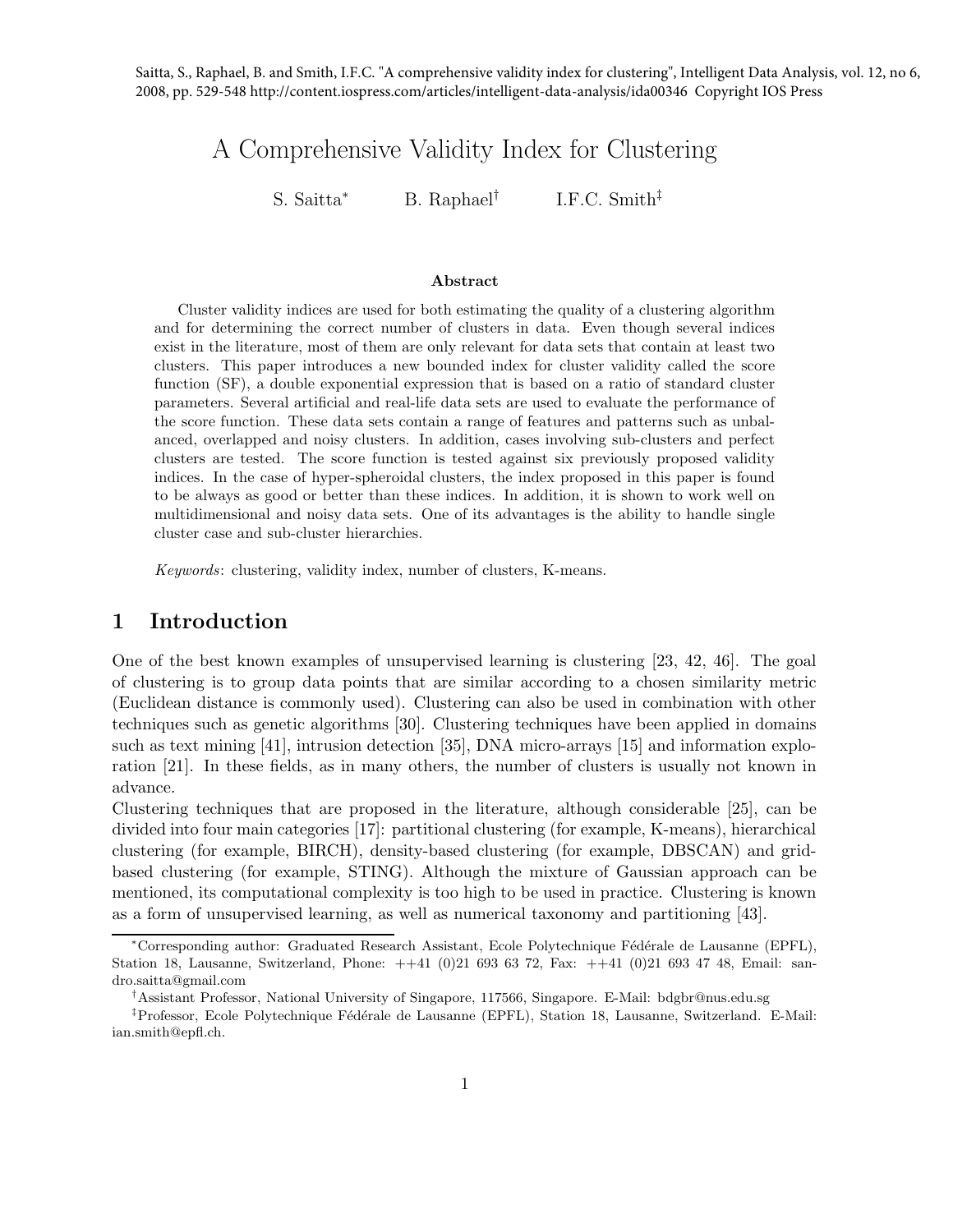One of the most popular techniques for clustering is K-means [23]. Reasons for the popularity of this technique include the absence of drawbacks of other types [17]. For example, hierarchical clustering has a higher complexity. Density-based clustering algorithms often require tuning nonintuitive parameters. Finally, density-based clustering algorithms do not always give clusters of good quality. Advantages of K-means include computational efficiency and easy interpretation of results. K-means is certainly the most widely used clustering algorithm in practice [1].

The drawbacks of K-means include, random choice of centroid locations at the start of the algorithm, treatment of variables as numbers and the unknown number of clusters k. The first can be handled through multiple runs. The paper by [22] contains a possible solution to the second through the use of a matching dissimilarity measure to handle categorical parameters. Concerning the third point, the number of clusters is an input parameter that is fixed *a priori* in the standard K-means algorithm. As many other data mining algorithms, K-means has reduced reliability when treating high-dimensional data because data sets are nearly always too sparse. This is due to the use of the Euclidean distance, that becomes meaningless in high-dimensional spaces [14]. A possible solution involves combining K-means with feature extraction methods such as principal component analysis (PCA) [9] and self-organizing maps (SOM) [44].

When performing clustering tasks, results should be treated with caution. Indeed, as noted in [24], clustering is a difficult subjective task. An impossibility theorem for clustering has even been proposed. In [29] it is shown that there is no clustering function that satisfies a set of three properties. However, this theorem can be relaxed for real-life usage of clustering algorithms. As written in [36], the two issues in clustering are i) determination of the number of clusters present in the data and ii) evaluating how good is the clustering itself. These two issues motivate research in the field of cluster validation. Validity indices are also useful for estimating the quality of clusters. An example is given in [12].

Other important challenges in clustering are fixing initial conditions [40] and treating high dimensional data sets [33]. Many cluster validation techniques are available [2, 13, 17, 18, 19]. This evaluation can be used to determine the most reliable number of clusters in a data set. Several indices have been proposed in the literature [2, 17, 27, 45, 47]. These indices were evaluated through plotting them to determine the number of clusters visually. Most of them have been compared with known results [5, 27]. Selected validity indices are briefly described below.

The Hubert statistic assesses how well the data fit a proposed crisp structure. The concept behind the Hubert statistic is the correlation measure. Since calculation of the original index is computationally expensive, a modified index was proposed. In the modified Hubert statistic [43], a *knee* on the plot indicates a possible value for the number of clusters. Finding this knee is somewhat subjective. The Dunn index [10] combines dissimilarity between clusters and their diameters to estimate the most reliable number of clusters. The Dunn index is computationally expensive  $(O(n^2))$  and sensitive to noise [17]. An index based on a ratio of between and within scatter cluster matrices is proposed by [6]. The concepts of dispersion of a cluster and dissimilarity between clusters are used to compute the Davies-Bouldin index [8] which has recently been reported to be among the best [27]. The Silhouette index [26] uses average dissimilarity between points to show the structure of the data and consequently, its possible clusters. As stated in [3], the Silhouette index is only suitable for estimating the first choice or the best partition. The index proposed by [20] is based on average scattering for clusters and total separation between clusters. This index has to be tuned with a parameter that may vary the clustering results for small number of clusters. The Maulik-Bandyopadhyay index [36] is related to the Dunn index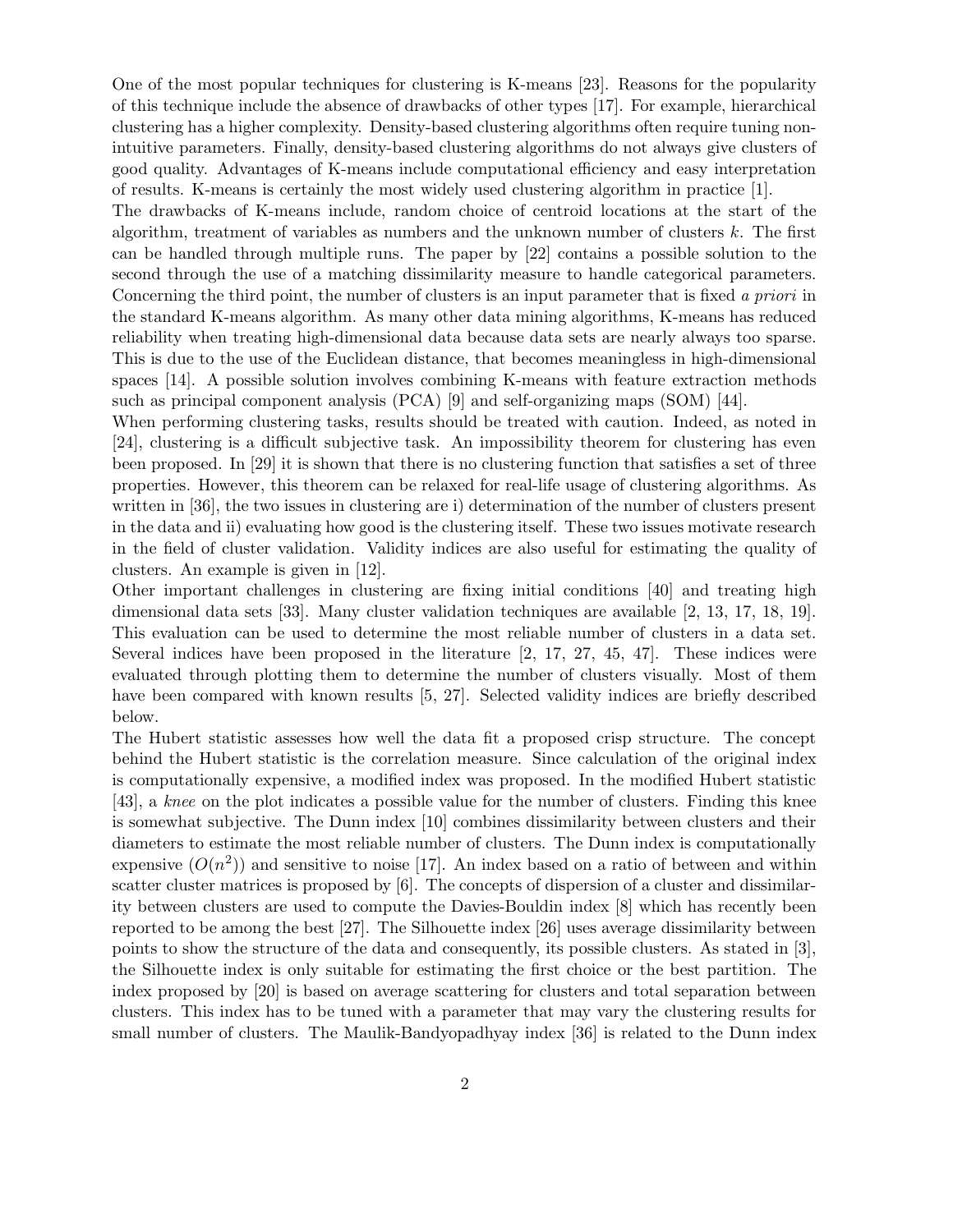and involves the tuning of a parameter. Finally, the Geometric index [32] has been developed for handling clusters of different densities and close clusters as well. A particular feature of this index is the use of the eigen-axes lengths as a way of measuring the intra-cluster distance. All of these indices require the specification of at least two clusters. Although not often studied by the data mining community, the one cluster case is important as pointed out by [16] and is likely to happen in practice. More details about single cluster tests can be found in [16]. Several

other validity indices exist in the literature [31, 32, 39]. Some are computationally expensive (i.e. more than  $O(n)$ ) [17] while others are unable to discover the real number of clusters in all data sets [27]. This paper proposes a new validity index that helps overcome such limitations. This article is organized as follows. Section 2 describes existing work in the domain of cluster validity indices. Section 3 proposes a new validity index and explains mathematical development behind its conception. Performance of the index is described in Section 4. Section 5 describes the known limitations of the proposed index. The last Section provides conclusions and directions for future work.

## 2 Related Work

Since it is not feasible to test every existing index, six validity indices that are suitable for hard partitional clustering are used to compare results with those of the new validity index. These indices serve as a basis for evaluating results from the proposed index on benchmark data sets. Notation for these indices have been adapted to provide a coherent basis. The metric used on the normalized data set is the Euclidean distance  $d(x, y)$ . The Euclidean distance is chosen since it is easily understood by non-specialists.

Dunn index: One of the oldest and most cited indices is proposed by [10]. The Dunn index (DU) identifies clusters which are well separated and compact. The goal is therefore to maximize the inter-cluster distance while minimizing the intra-cluster distance. The Dunn index for k clusters is defined by Equation 1:

$$
DU_{k} = \min_{i=1,\dots,k} \left\{ \min_{j=1+1,\dots,k} \left( \frac{diss(c_i, c_j)}{\max_{m=1,\dots,k} diam(c_m)} \right) \right\}
$$
(1)

where  $diss(c_i, c_j) = \min_{x \in c_i, y \in c_j} d(x, y)$  is the dissimilarity between clusters  $c_i$  and  $c_j$  and  $diam(C) = \max_{x,y \in C} d(x,y)$  is the intra-cluster function (or diameter) of the cluster. If Dunn index is large, it means that compact and well separated clusters exist. Therefore, the maximum is observed for k equal to the most probable number of clusters in the data set.

Calinski-Harabasz index: This index [6] is based on a ratio of between cluster scatter matrix  $(BCSM)$  and within cluster scatter matrix  $(WCSM)$ . The Calinski-Harabasz index (CH) is defined as follows:

$$
CH_k = \frac{BCSM}{k-1} \cdot \frac{n-k}{WCSM} \tag{2}
$$

where n is the total number of points and k the number of clusters. The  $BCSM$  is based on the distance between clusters and is defined in Equation 3:

$$
BCSM = \sum_{i=1}^{k} n_i \cdot d(z_i, z_{tot})^2
$$
\n(3)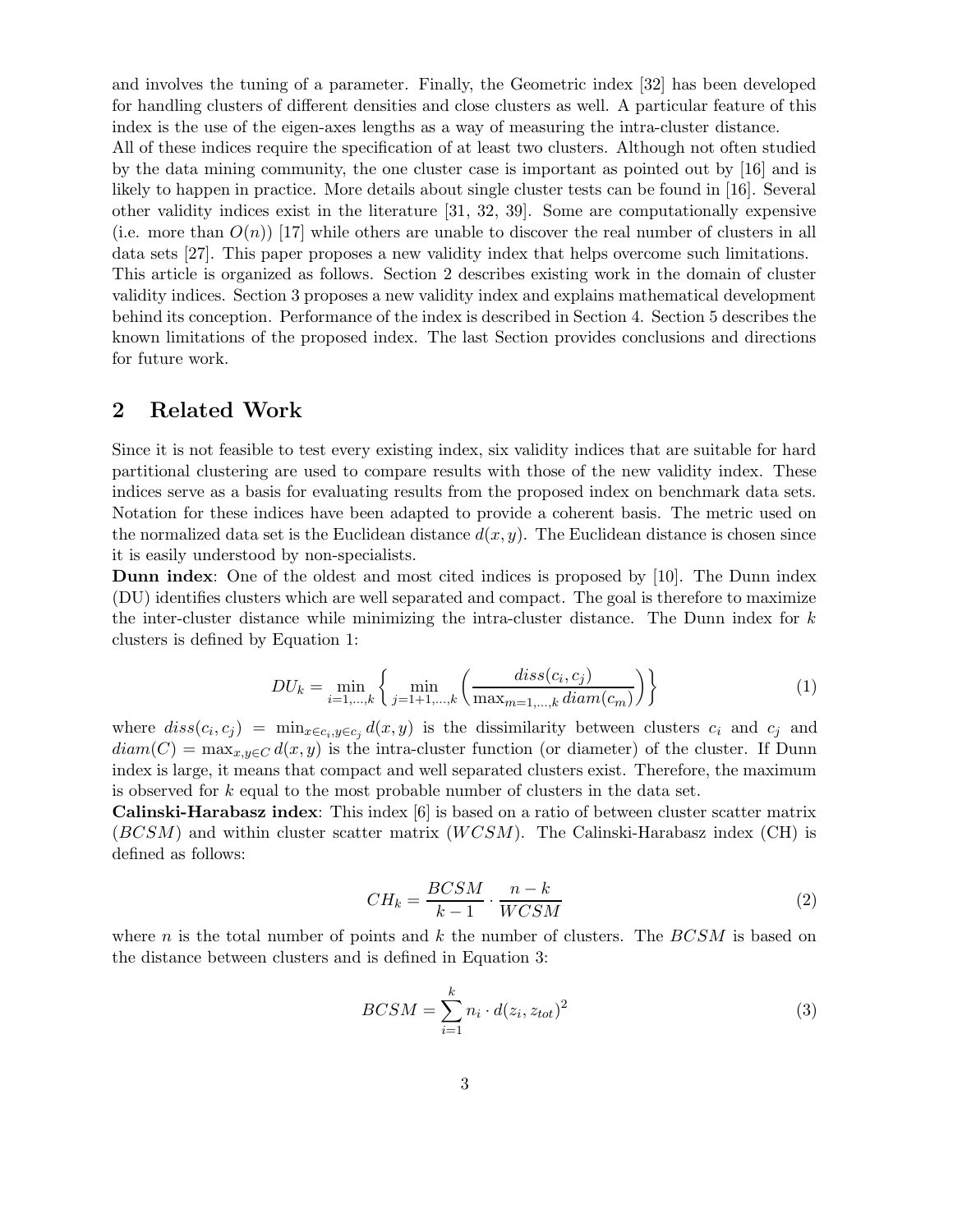where  $z_i$  is the center of cluster  $c_i$  and  $n_i$ , the number of points in  $c_i$ . The  $WCSM$  is given in Equation 4:

$$
WCSM = \sum_{i=1}^{k} \sum_{x \in c_i} d(x, z_i)^2
$$
\n<sup>(4)</sup>

where  $x$  is a data point belonging to cluster  $c_i$ . To obtain well separated and compact clusters,  $BCSM$  is maximized and  $WCSM$  minimized. Therefore, the maximum value for CH indicates a suitable partition for the data set.

Davies-Bouldin index: Similar to the Dunn index, Davies-Bouldin index [8] identifies clusters which are far from each other and compact. The Davies-Bouldin index (DB) is defined according to Equation 5:

$$
DB_k = \frac{1}{k} \sum_{i=1}^k \max_{j=1,\dots,k, i \neq j} \left\{ \frac{diam(c_i) + diam(c_j)}{d(z_i, z_j)} \right\}
$$
(5)

where in this case, the diameter of a cluster is defined as in Equation 6:

$$
diam(c_i) = \sqrt{\frac{1}{n_i} \sum_{x \in c_i} d(x, z_i)^2}
$$
\n(6)

with  $n_i$  the number of points and  $z_i$  the centroid of cluster  $c_i$ . Since the objective is to obtain clusters with minimum intra-cluster distances, small values for DB are interesting. Therefore, this index is minimized when looking for the best number of clusters.

Silhouette index: The silhouette statistic [26] is another well known way of estimating the number of groups in a data set. The Silhouette index (SI) computes for each point a width depending on its membership in any cluster. This silhouette width is then an average over all observations. This leads to Equation 7:

$$
SI_k = \frac{1}{n} \sum_{i=1}^{n} \frac{(b_i - a_i)}{\max(a_i, b_i)}
$$
(7)

where  $n$  is the total number of points,  $a_i$  is the average distance between point  $i$  and all other points in its own cluster and  $b_i$  is the minimum of the average dissimilarities between i and points in other clusters. Finally, the partition with the highest SI is taken to be optimal.

Maulik-Bandyopadhyay index: A more recently developed index is named the *I* index [36]. For consistency with other indices it is renamed MB. This index, which is a combination of three terms, is given through Equation 8:

$$
MB_k = \left(\frac{1}{k} \cdot \frac{E_1}{E_k} \cdot D_k\right)^p \tag{8}
$$

where the intra-cluster distance is defined by  $E_k = \sum_{i=1}^k \sum_{x \in c_i} d(x, z_i)$ ,  $E_1$  being the value of  $E_k$  for  $k=1$  and the inter-cluster distance by  $D_k = \max_{i,j=1}^k d(z_i, z_j)$ . As before,  $z_i$  is the center of cluster  $c_i$ . The correct number of clusters is estimated by maximizing Equation 8. According to [36],  $p$  is chosen to be two.

Geometric index: The last index used for comparison is the Geometric index [32]. One of its advantages is its ability to accommodate data with clusters of different densities as well as clusters that overlap. The Geometric index (GE) is defined by Equation 9: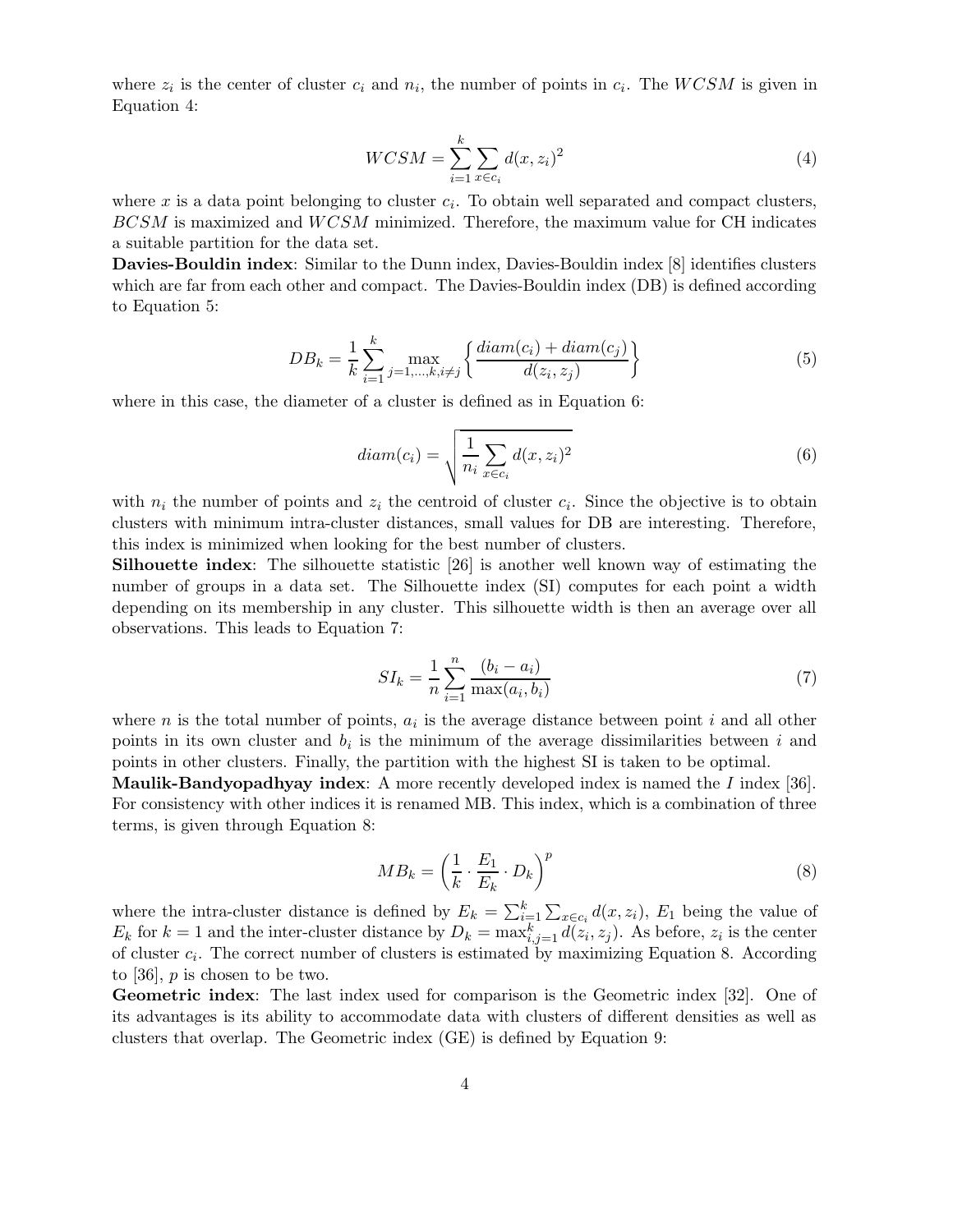$$
GE_k = \max_{1 \le r \le k} \frac{\left(2\sum_{j=1}^d \sqrt{\lambda_{jr}}\right)^2}{\min_{1 \le q \le k, r \ne q} d(z_r, z_q)}
$$
(9)

where d is the dimensionality of the data and  $\lambda_{ir}$  is the eigenvalue of the covariance matrix from the data. While the numerator is the squared eigen-axis length, the denominator represents the inter-cluster distance. The optimal solution is found by minimizing the index over the number of clusters.

## 3 A Bounded Validity Index

A typical goal of clustering is to maximize the inter-cluster distance (separability) while minimizing the intra-cluster distance (compactness). The index developed in this work - called a score function (SF) - is based on these two concepts. This section gives details related to the way the SF has been developed and the ideas that have lead to its development. The following definitions are used. Firstly, the Euclidean distance is used to measure to what degree two data points are separated. Secondly, the size of the i-th cluster,  $n_i$ , is given by the number of points it contains.

Two concepts used in the proposed index are the "between class distance" (bcd), representing the separability of clusters, and the "within class distance" (wcd) representing the compactness of clusters. Three approaches are commonly used to measure the distance between two clusters: single linkage, complete linkage and comparison of centroids. DU is based on single linkage and has a complexity of  $O(n^2)$ . Although SI does not fit well into these three categories, its computational complexity is the same as the first two. DB, MB and GE compare centroids. CH follows the third approach since the distances of centroids from the overall mean of the data are determined. The main advantage of using the distance from the overall mean of the data is that the minimum and maximum are not used when comparing centroids. The minimum and maximum are sensitive to outliers. In this work, the score function uses the third approach since the first two have high computational costs  $[17]$ . The bcd is given by Equation 10:

$$
bcd = \frac{1}{nk} \sum_{i=1}^{k} d(z_i, z_{tot})^2 \cdot n_i
$$
\n(10)

where *n* is the total number of data points, *k* is the number of clusters,  $z_i$  its centroid of the current cluster and  $z_{tot}$  the centroid of all the data points. The main quantity in the bcd is the distance  $d()$  between  $z_i$  and  $z_{tot}$ . As in the CH index, each distance is weighted by the cluster size  $n_i$  to limit the influence of outliers. This has the effect to reduce the sensitivity to noise. Like all other tested indices,  $n$  is used to avoid the sensitivity of bcd to the total number of points. Finally, the value of  $k$  in the denominator is used to penalize the addition of new clusters. Thus, bcd is reduced as k increases. In this way, the limit of one point per cluster is avoided. The wcd is given by Equation 11:

$$
wcd = \frac{1}{k} \sum_{i=1}^{k} \sqrt{\frac{1}{n_i} \sum_{x \in c_i} d(x, z_i)^2}
$$
 (11)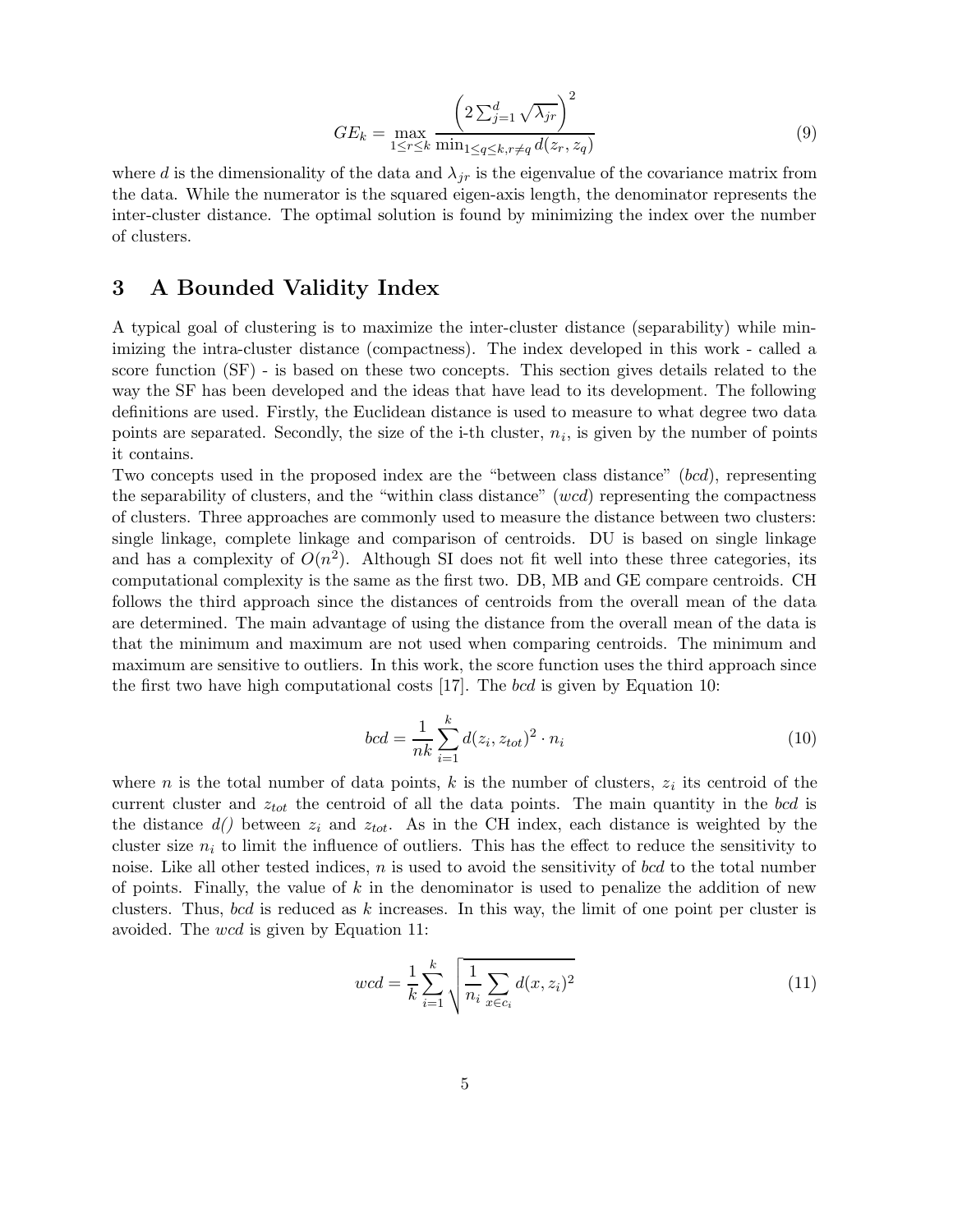Computing values for wcd involves determining the distance *d()* between each point and the centroid of its cluster.  $n_i$  is again used for taking into account the size of clusters. The mean is taken over the k clusters. A graphical representation of distances used in both Equation 10 and 11 can be found in Figure 1.

With Equations 10 and 11, bcd and wcd are independent of the number of data points. The main idea, as stated in the beginning of this section, is to maximize Equation 10 while minimizing Equation 11. Therefore, compact and well separated clusters are aimed. This can be done by maximizing the ratio of *bcd* and *wcd* as shown in Equation 12:

$$
\frac{bcd}{wcd} \tag{12}
$$

Equation 12 has two difficulties. The first difficulty occurs when the clusters are perfect. Here, Equation 11 is zero and the ratio of Equation 12 is indeterminate. Therefore, the ratio cannot be used in this form in the case of perfect clusters. The second difficulty occurs when there is only one cluster in the data. In this case, Equation 10 is zero and thus the ratio of Equation 12 is zero. This is not desirable since it means that the one cluster case is not comparable with other cases. A possible solution to these difficulties involves the use of the exponential notation. Consequently, the function given in Equation 13 is proposed:

$$
\frac{e^{bcd}}{e^{wcd}} = e^{bcd - wcd} \tag{13}
$$

A third difficulty is related to bounds. All other tested indices have no bounds. It is thus difficult to appreciate the results of such indices. Since the "distance" to either perfect clusters or no cluster at all is not known. The upper bound allows the examination of how close the current clusters are to the perfect cluster case. The bounds for Equation 13 are  $]0,\infty[$ . It is also desirable to avoid very large numbers for computational reasons. Again, exponential notation is used. Avoiding all of these difficulties leads to the formula for SF, defined by Equation 14:

$$
SF = 1 - \frac{1}{e^{e^{bcd - wcd}}} \tag{14}
$$

Thus, we seek to maximize Equation 14 to obtain the most reliable number of clusters. The score function is now bounded by  $[0,1]$  and deals with the perfect cluster case and the one cluster case. The strength of the SF depends on the fact that it is built on ideas from several indices. Since it is not based on minimum/maximum values, it is not influenced by outliers. The size of clusters is taken into account in both bcd and wcd. The comparison of centroids is used in the place of single or complete linkage. This avoids the computational complexity. The number of clusters  $k$  is used to penalize the addition of clusters. Finally, the exponential notation is used to both take care of the single and perfect cluster cases and to define bounds. As can be seen through Equations 10 and 11, computational complexity is linear. If  $n$  is the number of data points, then the proposed score function has a complexity of  $O(n)$ . Tests that have been conducted with benchmark problems indicate that this function provides good results. This is the subject of the next section.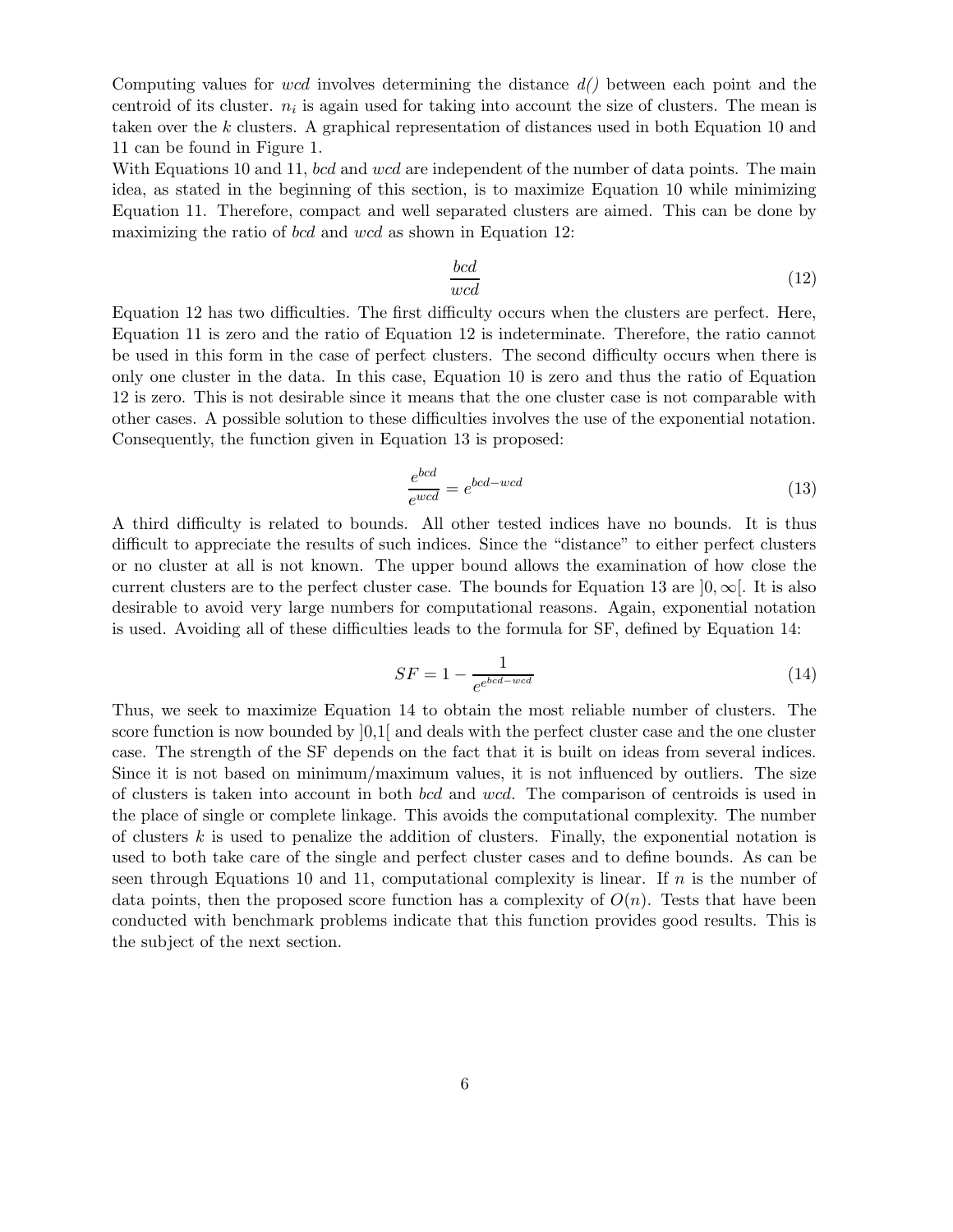### 4 Results

In this Section, the performance of selected clustering indices is compared. For this purpose, the standard K-means algorithm is used. K-means evolves  $k$  crisp and hyper-spheroidal clusters in order to minimize their intra-cluster distances, shown as the metric  $J$  in Equation 15:

$$
J = \sum_{j=1}^{k} \sum_{x_i \in c_j} d(x_i, z_j)^2
$$
 (15)

where k is the number of clusters,  $x_i$  the i-th data point and  $z_j$  the centroid of cluster  $c_j$ . The k starting centroids are chosen randomly among all data points. The data set is then partitioned according to the minimum squared distance. The cluster centers are iteratively updated by computing the mean of the points belonging to the clusters. The process of partitioning and updating is repeated until a stopping criterion is reached. This happens when either the cluster centers or the value of the metric  $J$  in Equation 15 do not significantly change over two consecutive iterations.

To control the randomness of K-means, it is launched  $t = 20$  times from  $k_{min}$  to  $k_{max}$  clusters. The optimum - minimum or maximum, depending on the index - is chosen as the most suitable number of clusters. Indices for comparison have been chosen according to their performance and usage reported in the literature (see Section 1). Selected indices are Dunn (DU), Calinski-Harabasz (CH), Davies-Bouldin (DB), Silhouette (SI), Maulik-Bandyopadhyay (MB), and Geometric (GE). These are compared with the Score Function (SF). Subsection 4.1 shows the results according to the number of clusters identified for both artificial and real-life data sets. Subsection 4.2 studies the perfect cluster case. The special case of one cluster is outlined in subsection 4.3. Finally, the sub-cluster issue is presented in Section 4.4.

#### 4.1 Number of clusters

In this subsection, there are two goals. The first goal is to test the score function on benchmark data sets. The second goal is to compare results between indices.  $k_{min}$  and  $k_{max}$  are taken to be respectively 2 and 10. If not explicitly stated, data sets used in this Section are composed of 1000 points in two dimensions.

*Example 1*: In the first data set, *Unbalanced*, three clusters of different compactness are present (see Figure 2a). Clusters of varying densities is an important issue [7]. Table 1 shows that, unlike other indices, Dunn is not able to correctly estimate the number of clusters (three). This is due to the definition of the Dunn index. The diameter, for example, can be affected by outliers since it is not based on a mean value.

*Example 2*: The second data set, *Overlapped*, consists of three clusters. Two of these clusters overlap (see Figure 2b). This data set is important since the ability to deal with overlapping clusters is one of the best ways to compare indices [4]. Table 2 shows the results for this data set. GE overestimates the number of clusters. A weakness of GE is to be based on the minimum distance between two clusters. This gives problems when dealing with overlapping clusters. DU, DB and SI identify the two overlapping clusters as one cluster. This is due to their dependence to a minimum or maximum value. This is not the case with CH, MB and SF which correctly estimate the three clusters.

*Example 3*: This data set, named *Noisy*, contains seven clusters with an additional noise. It can be seen in Figure 2c. It is rarely the case that clusters appear clearly in real situations.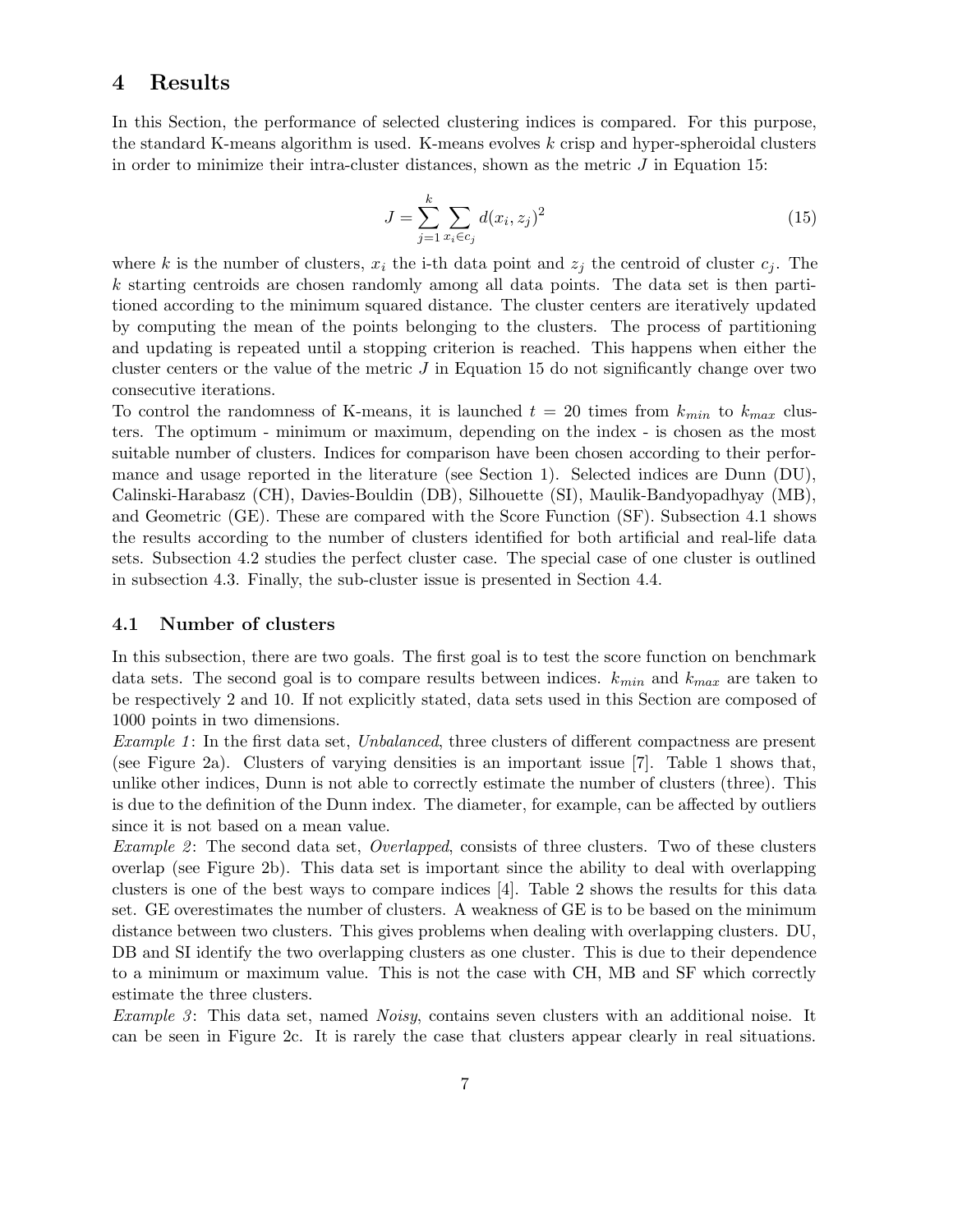The data are often noisy and some indices are sensitive to noise as pointed out in [17]. Table 3 contains the results for this specific data set. It can be seen that DU, CH, DB, SI and MB overestimate the correct number of clusters. Presence of noise is too strong for these indices to correctly estimate the number of clusters. Only GE and SF are able to determine the seven clusters.

*Example 4*: The following data set, named *Subcluster* contains five clusters, with two "pairs". It is visible in Figure 2d. It can happen in real-life that data sets contain clusters which are closely grouped together. Existing indices developed for hard clustering may not be able to deal with such situations. Table 4 presents the results for this data set. More details about sub-cluster hierarchies can be found in Section 4.4.

*Example 5*: The next data set, named *Wine*, is a real-life data set [37]. It is made of 178 points in 13 dimensions. *Wine* contains 3 clusters. Results of the seven indices are given in Table 5. Here, CH, DB, SI and SF are able to discover the three clusters. While MB underestimates the number of clusters, DU and GE over-estimate the correct value.

*Example 6*: In this last example, the *Cancer* data set is used [37]. It contains 569 points in 30 dimensions. *Cancer* is composed of 2 clusters and is a good example of a problem in a relatively high dimensional space. Results are presented in Table 6. Three indices, CH, SI and SF, are able to deal with these two clusters represented in 30 dimensional space. DU, DB, MB and GE are not able to catch the trend due to either the cluster shapes or the high dimensionality of the data.

Table 7 summarizes the results of the application of the seven indices to four artificial and two real-life data sets. SF is the only index performing well on all data sets. The closest index, in term of good results, is CH. This is due to the similarity of the two equations. Both CH and SF takes into account the number and size of clusters. Among all, CH and SF are the only two indices to be based on a comparison of cluster centroid  $(z<sub>i</sub>)$  with overall centroid  $(z<sub>tot</sub>)$ .

In our experiments, SF correctly identified the number of clusters in all six data sets. The SF successfully processes the standard case with clusters of different size and compactness (*Unbalanced*), overlapped clusters (*Overlapped*), clusters with noise (*Noisy*), groups of clusters (*Subcluster*) and multidimensional data (*Wine* and *Cancer*).

To test the score function more completely, several other aspects are evaluated. For example, challenges such as perfect clusters and sub-clusters are important. The single cluster case has to be considered as well. Although not commonly studied in the literature, it may often happen in practice. Recent research by others that deal with clustering validity indices, have limited to cluster data from 2 to  $k_{max}$  clusters. Finally, a comparative study of all indices is done.

#### 4.2 Perfect Clusters

The SF upper bound indicates the perfect cluster case; proximity to this bound (1.0) is a measure of closeness of data sets to perfect clusters. The next two data sets are used to test how the SF deals with perfect clusters. The data sets *Perfect3* and *Perfect5* are made of 1000 points in 2D and contain three and five clusters respectively which are nearly perfect (i.e. with a very high compactness).

The correct number of clusters is identified in both situations. An interesting observation is related to the maximum value for the SF. In the first case (0.854), the maximum is higher than in the second one (0.772). This is due to the dependence of the SF on the number of clusters k. This can be seen in Equations 10 and 11. More details of the influence of  $k$  can be found in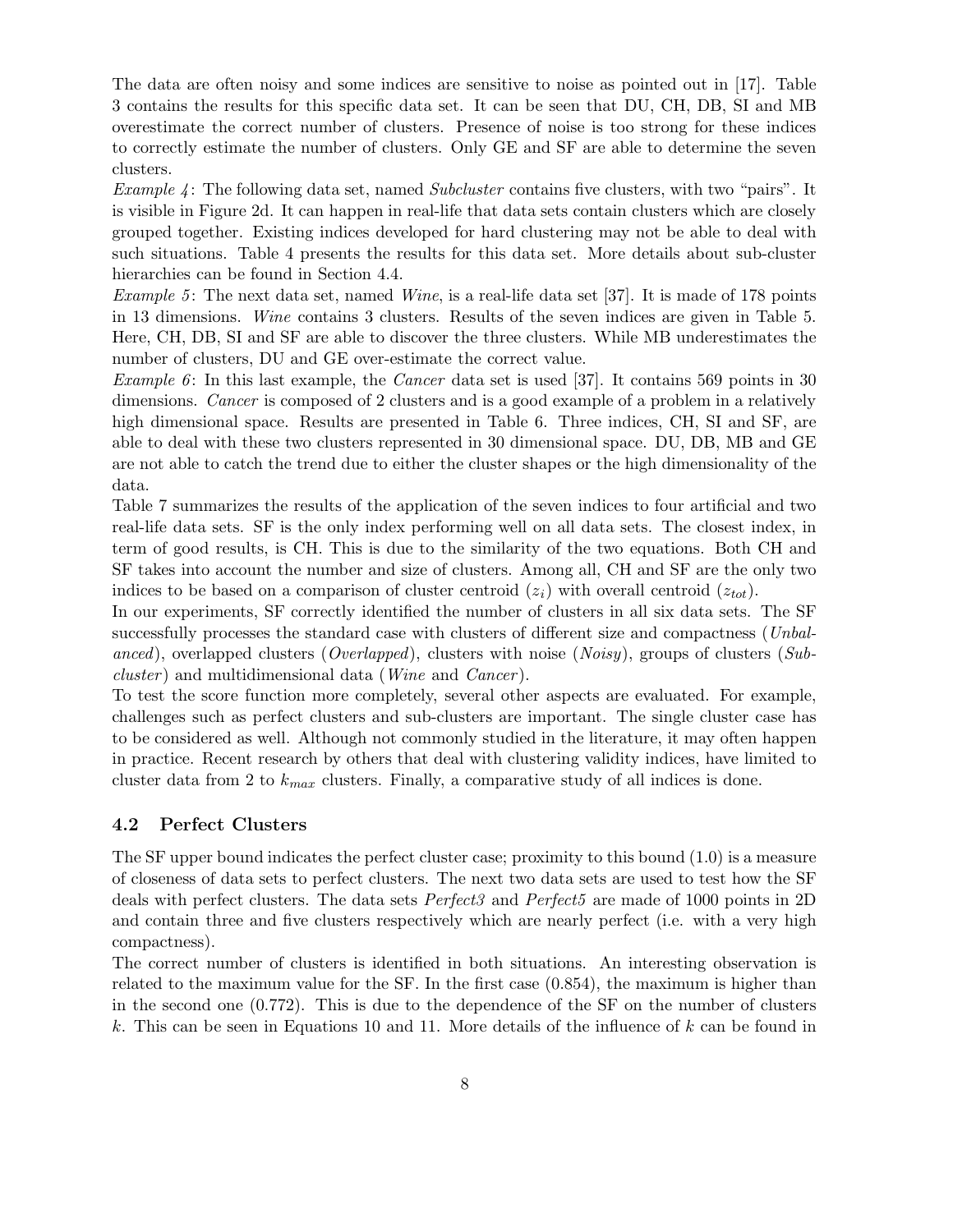Section 5.1. Finally, the SF gives an idea of how good clusters are through the proximity of the value of the index to its upper bound of unity.

#### 4.3 Single Cluster

Before attempting to identify a single cluster, the definition of a cluster should be clarified. Several definitions exist in the literature. A possible definition is given in [34]. It states that a cluster is considered to be "real" if it is significantly compact or isolated or both at the same time. Concepts of compactness and isolation are based on two parameters that define internal properties of a cluster. The main drawback of such definitions is that they are often too restrictive; few data sets satisfy such criteria. Another way of testing for the existence of a single cluster is the null hypothesis [11]. However, this test is usually carried on univariate data. An objective of the index, SF, is to accommodate the single cluster case. This case is not usually treated by other indices. In this subsection,  $k_{min}$  and  $k_{max}$  are taken to be respectively 1 and 8. Plot of SF with respect to the number of clusters provide indications related to how the single cluster case can be identified. Firstly, two situations may occur. Either the number of clusters is clearly located with a global maximum (Figure 3, left) or the SF has no clear global maximum (Figure 3, right).

Since in the first situation, the number of clusters is identifiable, the challenge lies in the second situation. In this case, there are two possibilities. They are: i) data forms a single cluster and ii) the correct number of clusters is higher than  $k_{max}$ .

In this paper, an empirical equation is proposed to distinguish between these two cases. For this purpose, three new data sets are introduced: *Single*, which contains 1000 points in 2D representing a single and spherical cluster, *SingleN* is the same cluster as *Single* plus added noise and *Single30* is a single cluster in a 30 dimensional space. It has been observed that in the single cluster cases, the value of the SF when  $k = 2$ , denoted as  $SF_2$  is closer to the value for  $k = 1$  (SF<sub>1</sub>) than in other data sets. Therefore, the ratio between  $SF_1$  and  $SF_2$  is used as an indicator of single cluster as shown in Equation 16.

$$
\frac{SF_1}{SF_2} \ge \epsilon \tag{16}
$$

where  $SF_1$  and  $SF_2$  are respectively the value for SF when  $k = 1$  and  $k = 2$ . Results of this indicator on artificial and real-life benchmark data sets are given in Table 8.

According to Table 8, it is empirically stated that the data set is likely to contain one cluster if Equation 16 is satisfied with  $\epsilon \approx 0.6$ . Only three data sets containing a single cluster satisfy the condition in Equation 16.

#### 4.4 Sub-clusters

Another case is the sub-cluster situation. This occurs when existing clusters can be seen as a cluster hierarchy. If this information can be captured by the validity index, more information about the structure of the data can be given to the user. The data set *Subcluster* in Figure 2d is an example of this situation. The index SF is compared with the previously mentioned indices on this topic. Figure 4 shows the evolution of each validity index with respect to the number of clusters.

In Figure 4, MB is not able to find the correct number of clusters (neither the sub-clusters, nor the overall clusters). In the case of DU, only the overall three clusters are detected. The reason is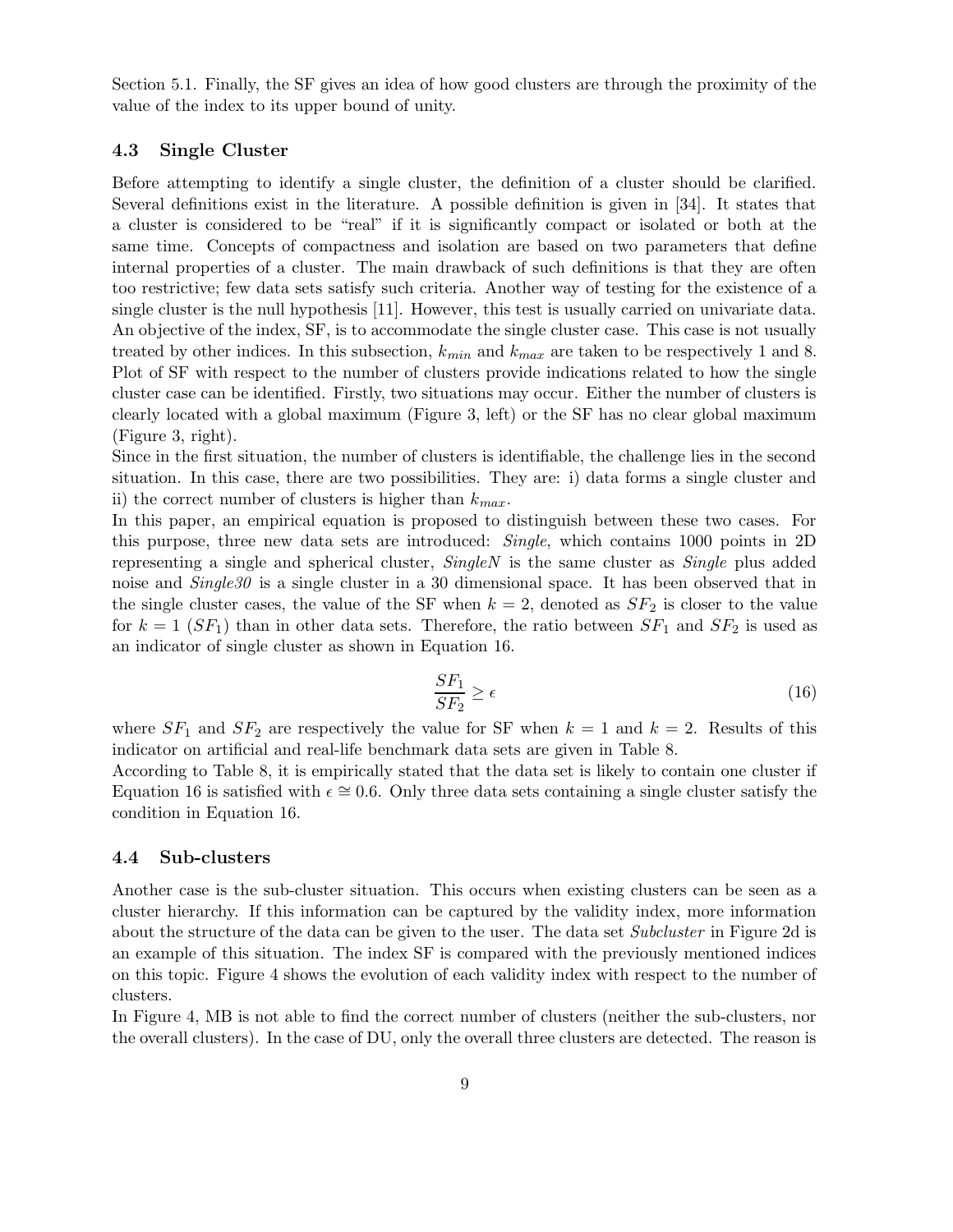related to the distance measured between two clusters. Dunn uses the minimum between points in two different clusters  $c_i$  and  $c_j$ . This strategy is limited in the case of the *Subcluster* data set since clusters overlap. With SI, although the sub-cluster hierarchy is visible, the recommended number of clusters is three. Finally, the indices that are able to find five clusters and show a peak at three clusters are CH, DB, GE and SF.

#### 4.5 Comparative Study

All of these indices are different. Distinguishing aspects are their definition, their optimization strategy (minimum/maximum), their complexity or their definition with specific numbers of clusters such as  $k = 1$ . An index may have an hyper-parameter to tune. This is the case of the MB index. The computational complexity is important. Although data sets tested in this article are small, other real-life examples may have tens or hundreds of thousands of points. In these cases, a validity index with a linear complexity is preferred over polynomial complexity. Since none of the other indices are bounded, the perfect cluster case is difficult to identify. When a value is obtained for a given index, it is usually difficult, or impossible, to know the proximity of the data set in relation to the perfect cluster situation. Since the single cluster case is usually not taken into consideration when developing indices, most of them are not defined for such a situation. This is the case for DU, DB, SI, MB and GE. All of these indices somehow involve the distance between two different clusters. In a single cluster case there is no such value. Although this problem does not appear for CH, the denominator of Equation 2 prevents the single cluster situation. Table 9 contains a summary of the important properties of the seven validity indices. Except for indices DB and GE, which have to be minimized, all indices have to be maximized on  $k = 2.n$ . Only SF can be maximized on  $k = 1..n$  due to its definition. The standard computational complexity is  $O(n)$ , with n being the number of points, except for DU and SI  $(O(n^2))$ . This is due to the way these two indices calculate the distance between clusters. MB is the only index with an hyper-parameter  $(p$  in Equation 9). This value is usually chosen to be two in the literature [28, 36]. Concerning the bounds, the SF is the only index that has a lower and upper bound. This is a strong advantage with regards to other indices since it increases the usefulness of the value. SF is also the only index to be defined for the single cluster case  $(k = 1)$ . For all other indices, the number given in Table 9 refers to the Equation where  $k = 1$ is an undefined issue. Finally, only CH, DB, GE and SF reveal sub-clusters in data. To conclude, main drawbacks of the Dunn index are its computational load and its sensitivity to noise. It is useful for identifying clean clusters in data sets containing no more than hun-

dreds of points. Although the Davies-Bouldin index gives good results for distinct groups, it is not designed to accommodate overlapping clusters. The Silhouette index is only suitable for estimating the first choice and therefore, it should not be applied to data sets with sub-clusters. The Maulik-Bandyopadhyay index has the particularity of being dependent on a user specified parameter. The Maulik-Bandyopadhyay and Geometric indices have been found to give bad results on multidimensional data sets. Although closely related to SF, CH has no upper bound and is not defined for  $k = 1$ .

## 5 Limitations

Since the SF depends on two exponentials, its evolution when the number of clusters is equal to the number of points requires specific study. In addition, the data sets presented so far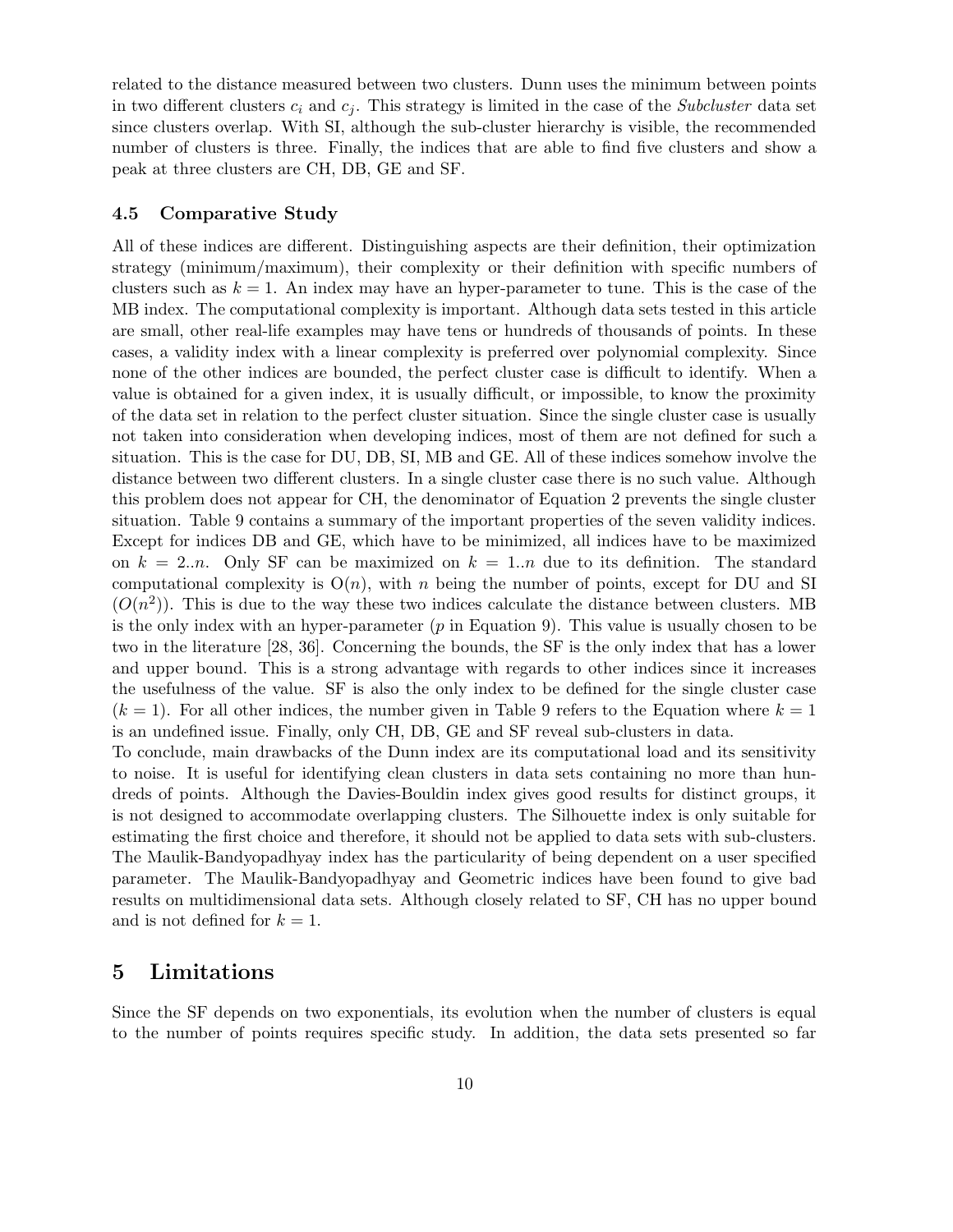contain only hyper-spheroidal clusters. Additional tests with arbitrarily shaped clusters have been carried out. These issues are treated in the next subsections.

#### 5.1 Score Function Evolution

In Section 3, the index SF has been adapted so that it is bounded. Therefore, the SF has a lower bound of zero (no cluster structure) and an upper bound of one (perfect clusters). The purpose of the study in this subsection is to investigate the behavior of the SF for a large number of clusters. More specifically, the limits of the SF when the number of clusters  $(k)$  tends to the number of points  $(n)$  is studied. When k tends to n, the wcd tends to zero (see Equation 11). This is the case when each point represents a single cluster. The evolution of bcd is described by Equation 17:

$$
\lim_{k \to n} bcd = \frac{1}{n^2} \sum_{i=1}^{n} d(x, z_{tot})^2
$$
\n(17)

Equation 17 can be rewritten as a function of the standard deviation  $\sigma$ :

$$
\lim_{k \to n} bcd = \frac{\frac{1}{n} \sum_{i=1}^{n} d(x, z_{tot})^2}{n} = \frac{\sigma^2}{n}
$$
\n(18)

Consequently, the limit for SF when the  $k \to n$  can be written as:

$$
\lim_{k \to n} SF = 1 - \frac{1}{e^{e^{\sigma^2/n}}} \tag{19}
$$

Two situations occur depending on the order of magnitude of  $\sigma^2$  and n. They are presented in Equation 20:

$$
\lim_{k \to n} SF = \begin{cases} 1 & \text{for } \sigma^2 \gg n \\ \sim 0.63 & \text{for } \sigma^2 \ll n \end{cases}
$$
 (20)

The second case is the most likely to happen when data is normalized. The evolution of the SF with both the bcd and the wcd is plotted with respect to the number of clusters. This number varies from  $k_{min} = 1$  to  $k_{max} = 30$ . Results for the data set *Overlapped* are shown in Figure 5. Starting from zero (single cluster), the bcd has its maximum at  $k = 2$  and decreases monotonically. The wcd starts with a high value and decreases monotonically as well. Concerning the SF, a maximum is observed at the correct number of clusters  $k = 3$ . The SF tends to 0.63 which is the limit found by Equation 20.

Figure 6 shows the results for the *Noisy* data set. After reaching a maximum for  $k = 7$ , the value of the SF stabilizes as predicted by Equation 20. The wcd decreases monotonically with a *knee* at  $k = 7$ . It is observed that the *bcd* closely follows the wcd starting at  $k = 7$ .

Finally, the case of a single cluster - *SingleN* - is studied (Figure 7). The bcd has a typical increase and then stabilizes. Instead of decreasing, the wcd grows from 1 to 3 clusters. This shows that k should not be increased. Thus, the SF has a minimum at  $k = 3$  clusters and then grows slowly. This shows that in addition to validating Equation 16, the SF evolution indicates a single cluster presence in the data set.

Empirical tests have also been carried out. For a precise comparison of indices, the starting centroids are chosen to be the same in five runs. For each index, the best result over these five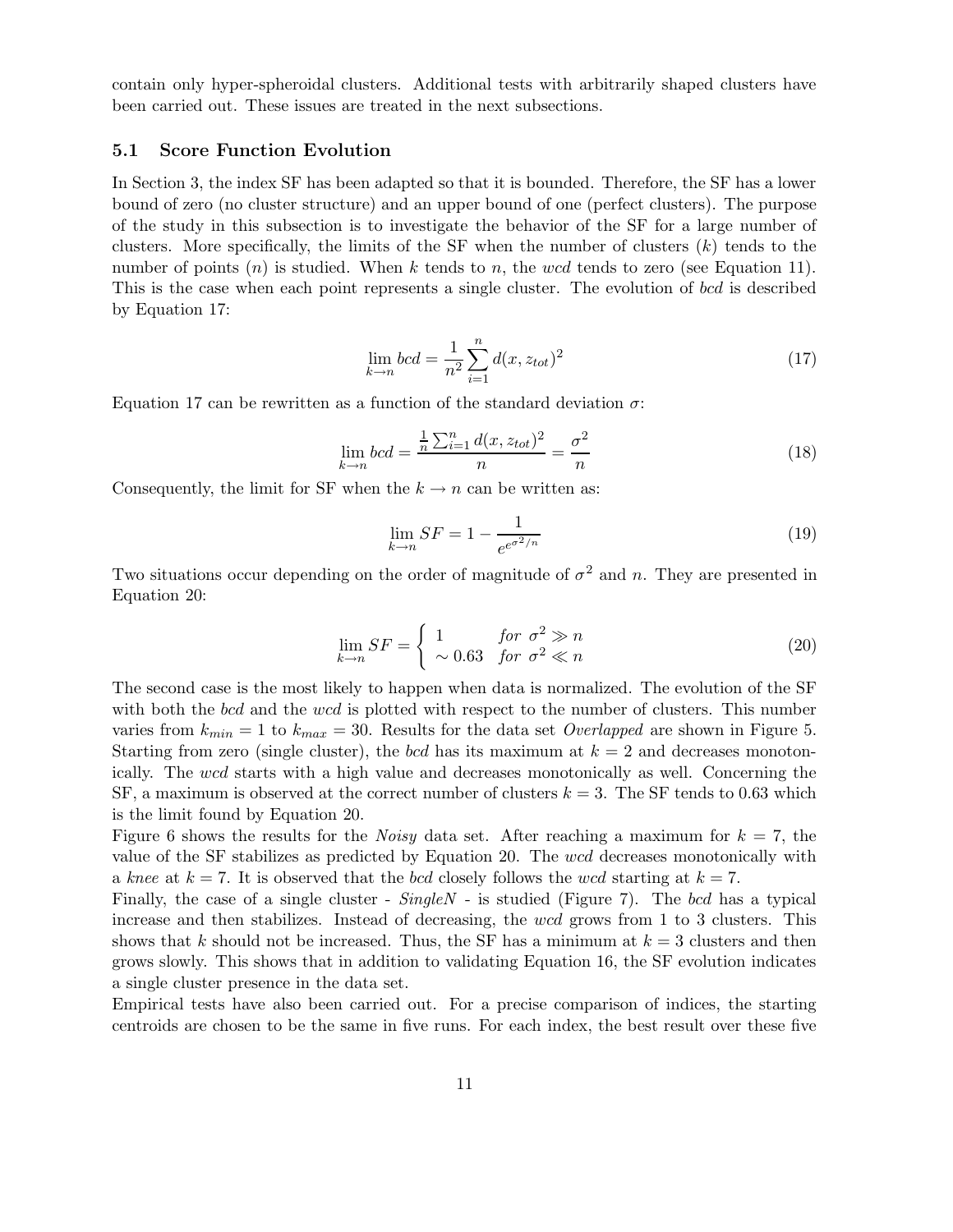runs is taken as the correct number of clusters. Seven data sets that contain 16, 25, 36, 49, 64, 81 and 100 clusters are used. Limits on k,  $k_{min}$  and  $k_{max}$ , are chosen to be, respectively, 2 and 110. Results are given in Table 10.

It is observed that all indices have difficulty finding the correct number of clusters for  $k > 15$ . This is due to the effect of the starting centroid locations. The probability of obtaining good centroid locations at the beginning - and therefore the correct number of clusters at the end becomes smaller as the number of clusters increases [42]. This issue can be resolved for many situations using methodologies to find better starting centroid locations [38].

However, the higher the number of clusters, the less effective these methodologies become. To illustrate the dependency of K-means results to initial centroid locations, an additional test has been carried out. The data set containing 49 clusters (see Table 10) is used again. However, in this case, initial centroid locations are chosen so that each starting position is in a distinct cluster. Aside from DU and GE, all indices find the correct number of clusters. This thus shows that for high number of clusters, good results can be achieved only when starting centroids are correctly placed.

#### 5.2 Arbitrarily Shaped Clusters

In the above subsections, data sets used to test the different indices contain hyper-spheroidal clusters. The purpose of this subsection is to study arbitrarily-shaped clusters. Three new data sets are introduced. *Rectangle* contains 1000 points in 2D representing five rectangular clusters. The data set *Nonconvex* is made of 284 regularly-spaced points in 2D. It contains three clusters, one of them is not convex. Finally, *Ellipsoidal* is a data set made of 3 ellipsoidal clusters (1000 points in 2D). These data sets are shown in Figure 8.

Regarding the *Rectangle* data set, all indices overestimate the correct number of clusters (5). Results for different indices are: DU (9), CH (10), DB (10), SI (7), MB (10), GE (10) and SF (10). While it is clear that the SF is not able to find the real number of clusters, other indices have the same difficulty. This is mainly due the size of the different clusters and their nonspheroidal shape. Moreover, as stated in [42], K-means is usually not reliable for non-spheroidal clusters.

Concerning the next data set, *Nonconvex*, the difficulty lies in the fact that one of the clusters is non-convex. In this case, the value of SF (4), although close, overestimates the correct number of clusters (3). The following indices are also close to the real number of clusters: DU (2), DB  $(4)$  and MB  $(4)$ . This is not the case for CH  $(6)$ , SI  $(6)$  and GE  $(10)$ . In the case of non-convex clusters, another clustering algorithm than K-means is advised.

In the last data set, *Ellipsoidal*, the clusters are far from spherical in shape. All indices fail when estimating the number of clusters (3). All indices overestimate the real number of clusters: DU  $(9)$ , CH  $(10)$ , DB  $(10)$ , SI  $(10)$ , MB  $(10)$ , GE  $(10)$  and SF  $(10)$ . Since all indices involves the calculation of some diameter or variance of clusters, the process fail when applied to strongly ellipsoidal shaped clusters. Therefore, a limitation of the score function, as well as other tested indices using K-means, is their restriction to data sets containing hyper-spheroidal clusters.

## 6 Discussion and Conclusions

A variety of validity indices exist in the literature. However, most of them succeed only in certain situations. A new index for hard clustering called the score function (SF), is presented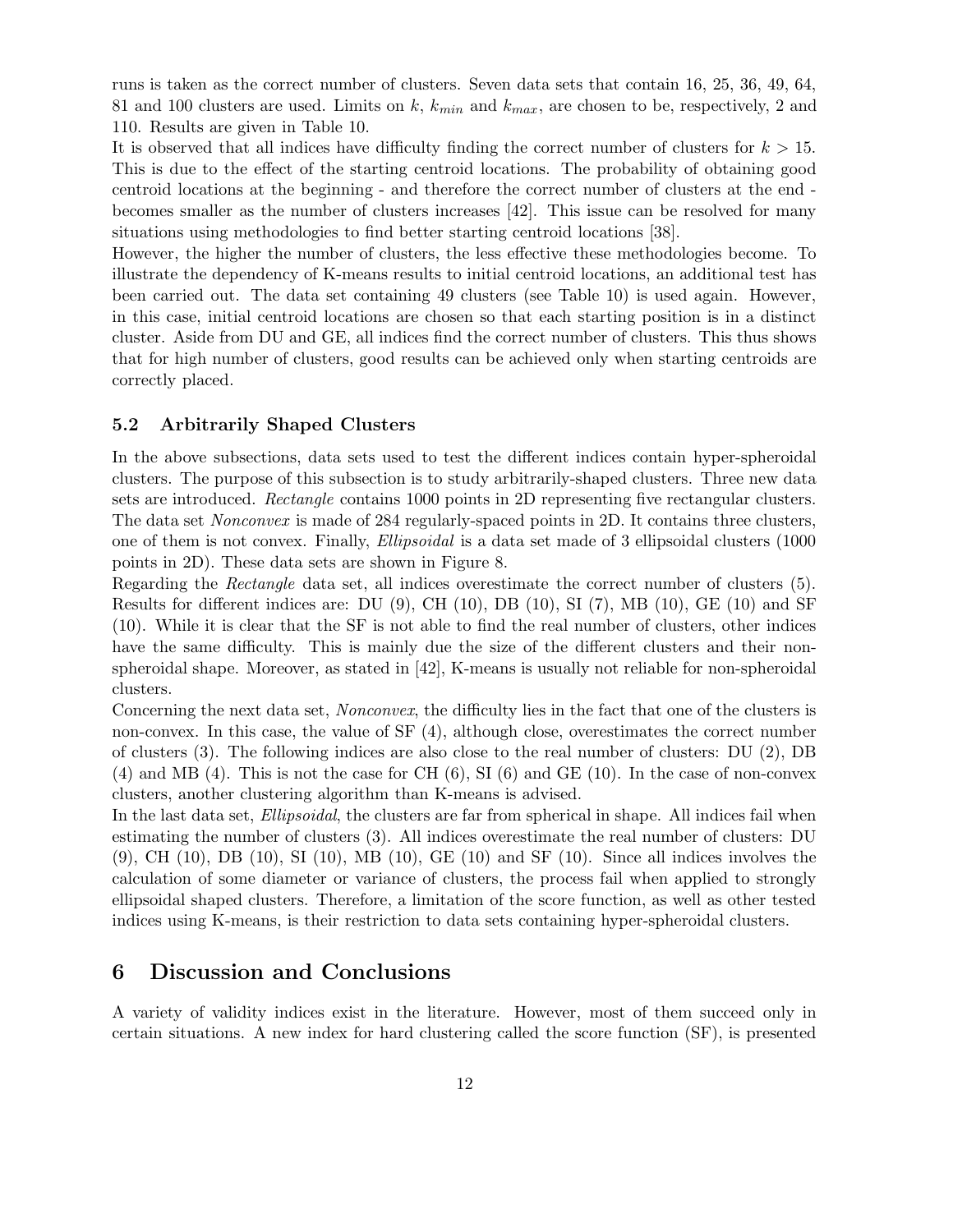and studied in depth in this paper. The index is based on an equation that computes the within and between class distances. It has been developed to accommodate special cases such as single cluster and perfect cluster cases.

The SF is able to estimate correctly the number of clusters in a variety of artificial and real-life data sets. In a data set involving unbalanced clusters, the SF is able to correctly estimate the number of clusters, which is not the case with the DU index. Concerning DU index, results confirm a previous study that found this index to be sensitive to noise. CH, MB and SF are the only three indices to succeed when confronted with overlapping clusters. The data set containing seven clusters with noise is correctly handled by GE and SF. However, GE is often found to overestimate the real number of clusters in most data sets. Finally, in the case of sub-cluster hierarchies, CH, DB, GE and SF are able to estimate the five clusters and overall three groups. In general, CH and SF give the best results.

More particularly, the SF is better or as good as six other validity indices (Silhouette, Dunn, Calinski-Harabasz, Davies-Bouldin, Maulik-Bandyopadhyay and Geometric) for the K-means algorithm on hyper-spheroidal clusters. It has been found that for arbitrarily-defined cluster shapes, the SF is usually not able to estimate the correct number of clusters. This is also the case for all other indices that were studied. In addition, the SF has been tested successfully on multidimensional real-life data sets. The proposed index can also accommodate perfect and single cluster cases. In order to identify the one cluster case, an empirical condition has been formulated. Finally, determining values for the index is computationally efficient.

Several extensions to the present work are in progress. A more detailed study of the sub-cluster case is an important part of this work. Applications to other clustering algorithms, such as stability-based clustering, are also under way.

## Acknowledgments

This research is funded by the Swiss National Science Foundation through grant no 200020- 109257. The authors recognize the two anonymous reviewers for their comments as well as Dr. Fleuret and Dr. Kripakaran for fruitful discussions.

## References

- [1] P. Berkhin. Survey of clustering data mining techniques. Technical report, Accrue Software, San Jose, CA, 2002.
- [2] J.C. Bezdek and N.R. Pal. Some new indexes of cluster validity. *IEEE Transactions on Systems, Man and Cybernetics*, 28(3):301–315, 1998.
- [3] N. Bolshakova and F. Azuaje. Cluster validation techniques for genome expression data. *Signal Processing*, 83(4):825–833, 2003.
- [4] M. Bouguessa, S. Wang, and H. Sun. An objective approach to cluster validation. *Pattern Recognition Letters*, 27(13):1419–1430, 2006.
- [5] M. Brun, C. Sima, J. Hua, J. Lowey, B. Carroll, E. Suh, and E.R. Dougherty. Model-based evaluation of clustering validation measures. *Pattern Recognition*, 40(3):807–824, March 2007.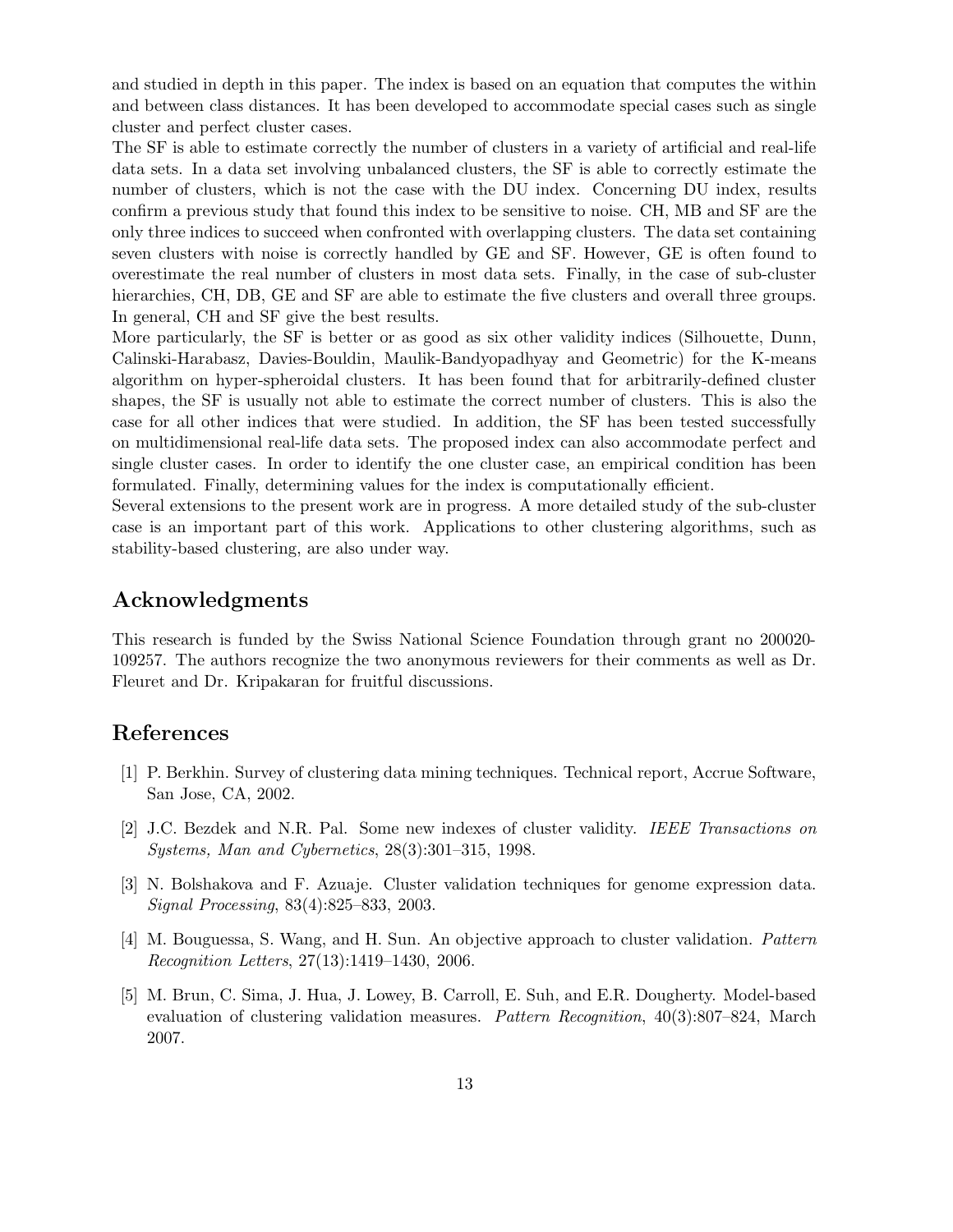- [6] R.B. Calinski and J. Harabasz. A dendrite method for cluster analysis. *Communications in Statistics*, 3:1–27, 1974.
- [7] C.H. Chou, M.C. Su, and E. Lai. A new cluster validity measure and its application to image compression. *Pattern Analysis Applications*, 7(2):205–220, 2004.
- [8] D.L. Davies and W. Bouldin. A cluster separation measure. *IEEE PAMI*, 1:224–227, 1979.
- [9] C. Ding and X. He. K-means clustering via principal component analysis. In *Proceedings of the* 21st *International Conference on Machine Learning*, ACM International Conference Proceeding Series, page 29. ACM Press, 2004.
- [10] J.C. Dunn. Well separated clusters and optimal fuzzy partitions. *Journal of Cybernetics*, 4:95–104, 1974.
- [11] L. Engelman and J.A. Hartigan. Percentage points of a test for clusters. *Journal of the American Statistical Association*, 64:1647–1648, 1969.
- [12] A.F. Famili, G. Liu, and Z. Liu. Evaluation and optimization of clustering in gene expression data analysis. *Bioinformatics*, 20(11):1535–1545, 2004.
- [13] C. Fraley and A.E. Raftery. How many clusters? which clustering method? answers via model-based cluster analysis. *The Computer Journal*, 41(8):578–588, 1998.
- [14] D. François. *High-dimensional data analysis: optimal metrics and feature selection*. PhD thesis, Université catholique de Louvain, Louvain-la-Neuve, Belgium, 2007.
- [15] S. Garatti, S. Bittanti, D. Liberati, and A. Maffezzoli. An unsupervised clustering approach for leukaemia classification based on dna micro-arrays data. *Intelligent Data Analysis*, 11(2):175–188, 2007.
- [16] A.D. Gordon. *Data science, classification and related methods (eds. Hayashi, C. and Yajima, K. and Bock H.H. and Ohsumi, N. and Tanaka, Y. and Baba, Y.)*, chapter Cluster Validation, pages 22–39. Springer, 1996.
- [17] M. Halkidi, Y. Batistakis, and M. Vazirgiannis. On clustering validation techniques. *Journal of Intelligent Information Systems*, 17(2-3):107–145, 2001.
- [18] M. Halkidi, Y. Batistakis, and M. Vazirgiannis. Cluster validity methods: part 1. *SIGMOD Rec.*, 31(2):40–45, 2002.
- [19] M. Halkidi, Y. Batistakis, and M. Vazirgiannis. Cluster validity methods: part 2. *SIGMOD Rec.*, 31(3):19–27, 2002.
- [20] M. Halkidi, M. Vazirgiannis, and I. Batistakis. Quality scheme assessment in the clustering process. In *Proceedings of the Fourth European Conference on Principles of Data Mining and Knowledge Discovery*, volume 1910 of *LNCS*, pages 265–267. Springer-Verlag, 2000.
- [21] M.A. Hearst. Clustering versus faceted categories for information exploration. *Communications ACM*, 49(4):59–61, 2006.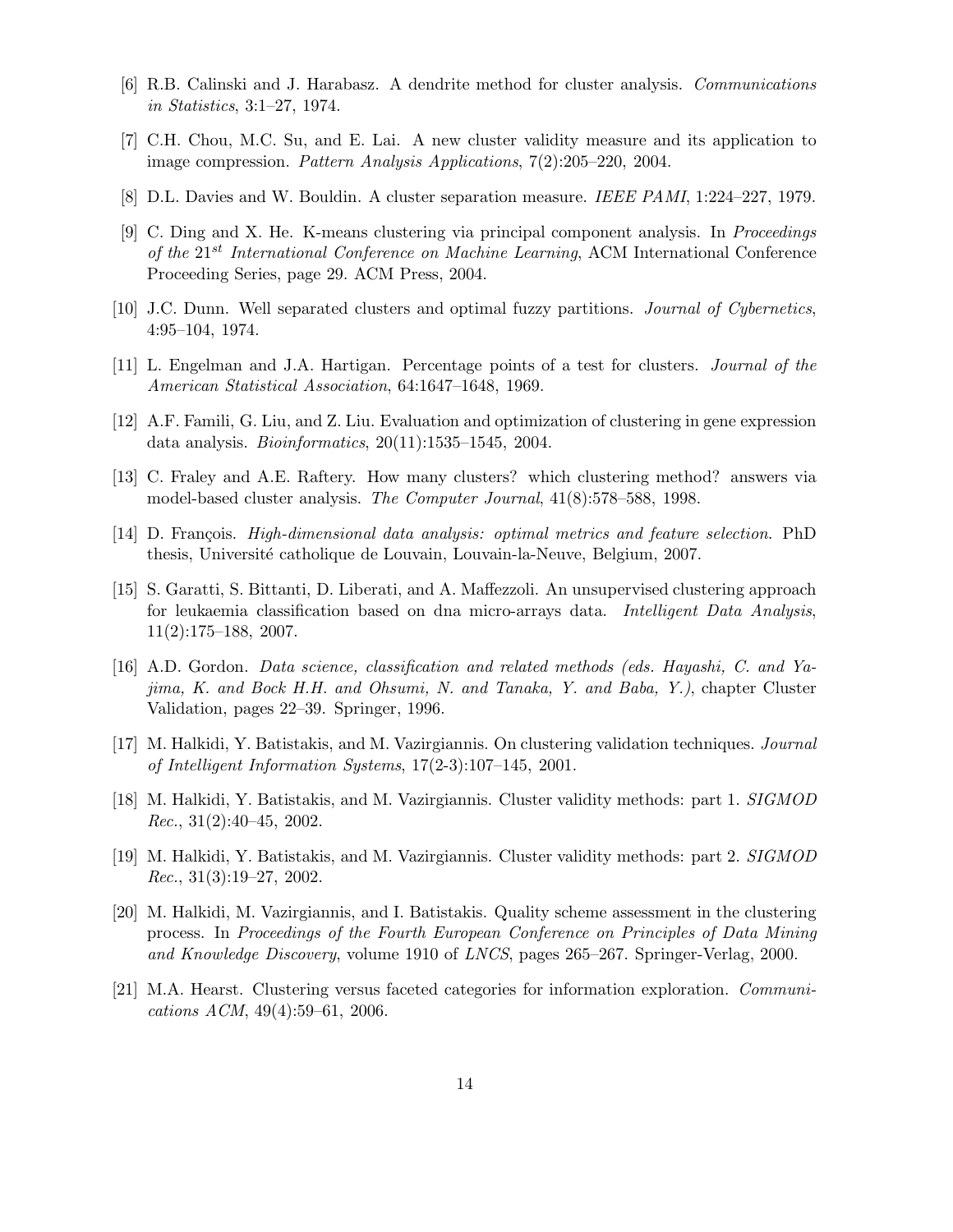- [22] Z. Huang. Extensions to the k-means algorithm for clustering large data sets with categorical values. *Data Mining and Knowledge Discovery*, 2(3):283–304, 1998.
- [23] A. Jain and R. Dubes. *Algorithms for Clustering Data*. Prentice Hall, 1988.
- [24] A. K. Jain, M. N. Murty, and P. J. Flynn. Data clustering: a review. *ACM Computing Surveys*, 31(3):264–323, 1999.
- [25] A.K. Jain, A. Topchy, M. Law, and J. Buhmann. Landscape of clustering algorithms. In *Proceedings of the 17th International Conference on Pattern Recognition*, pages 260–263, 2004.
- [26] L. Kaufman and P.J. Rousseeuw. *Finding Groups in Data: an Introduction to Cluster Analysis*. John Wiley & Sons, 1990.
- [27] M. Kim and R.S. Ramakrishna. New indices for cluster validity assessment. *Pattern Recognition Letters*, 26(15):2353–2363, 2005.
- [28] M. Kim, H. Yoo, and R.S. Ramakrishna. Cluster validation for high-dimensional datasets. In *LNAI 3192*, pages 178–187. Springer-Verlag Berlin Heidelberg, 2004.
- [29] J. Kleinberg. An impossibility theorem for clustering. In *16th conference on Neural Information Processing Systems*, 2002.
- [30] E.E. Korkmaz, J. Du, R. Alhajj, and K. Barker. Combining advantages of new chromosome representation scheme and multi-objective genetic algorithms for better clustering. *Intelligent Data Analysis*, 10(2):163 – 182, 2006.
- [31] R. Kothari and D. Pitts. On finding the number of clusters. *Pattern Recognition Letters*, 20(4):405–416, 1999.
- [32] B.S.Y. Lam and H Yan. A new cluster validity index for data with merged clusters and different densities. In *2005 IEEE International Conference on Systems, Man and Cybernetics*, volume 1, pages 798– 803, 2005.
- [33] T. Li, S. Zhu, and M. Ogihara. Algorithms for clustering high dimensional and distributed data. *Intelligent Data Analysis*, 7(4):305–326, 2003.
- [34] R.F. Ling. On the theory and construction of k-clusters. *Computer Journal*, 15:326–332, 1972.
- [35] Y.G. Liu, X.F. Liao, X.M. Li, and Z.F. Wu. A tabu clustering algorithm for intrusion detection. *Intelligent Data Analysis*, 8(4):325–344, 2004.
- [36] U. Maulik and S. Bandyopadhyay. Performance evaluation of some clustering algorithms and validity indices. *IEEE Transactions Pattern Analysis Machine Intelligence*, 24(12):1650–1654, 2002.
- [37] C.J. Merz and P.M. Murphy. *UCI* machine learning repository, 1996. http://www.ics.uci.edu/∼mlearn/MLSummary.html.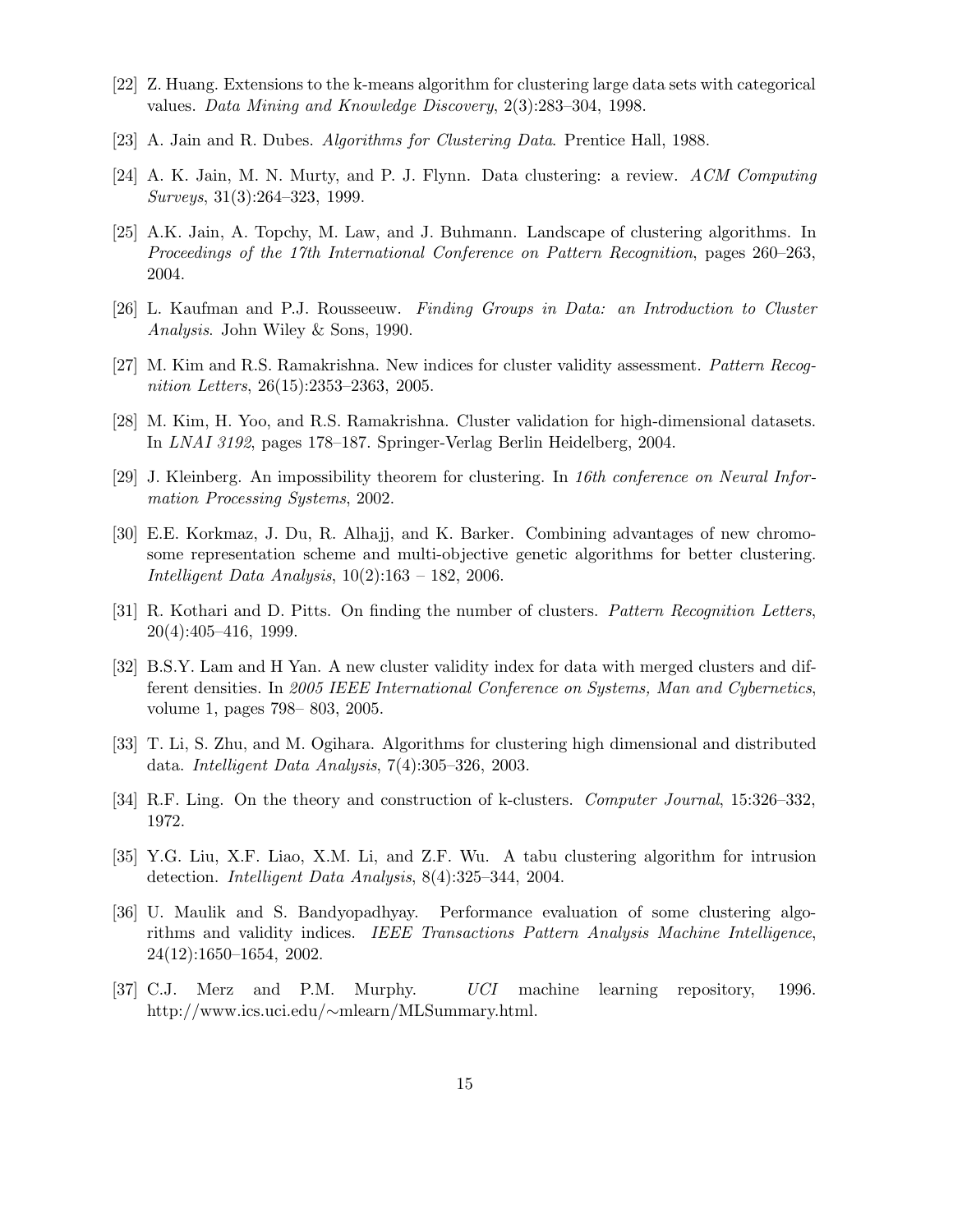- [38] J.M. Pe na, J.A. Lozano, and P. Larra naga. An empirical comparison of four initialization methods for the k-means algorithm. *Pattern Recognition Letters*, 20(10):1027–1040, 1999.
- [39] D. Pelleg and A. Moore. X-means: Extending K-means with efficient estimation of the number of clusters. In *Proc. 17th International Conference on Machine Learning*, pages 727–734. Morgan Kaufmann, San Francisco, CA, 2000.
- [40] S.A. Salem and A.K. Nandi. New assessment criteria for clustering algorithms. In *2005 IEEE Workshop on Machine Learning for Signal Processing*, pages 285–290, 2005.
- [41] E. SanJuan and F. Ibekwe-SanJuan. Text mining without document context. *Inf. Process. Manage.*, 42(6):1532–1552, 2006.
- [42] P.-N. Tan, M. Steinbach, and V. Kumar. *Introduction to Data Mining*. Addison Wesley, 2006.
- [43] S. Theodoridis and K. Koutroumbas. *Pattern Recognition*. Academic Press, 1999.
- [44] J. Vesanto and E. Alhoniemi. Clustering of the selforganizing map. *IEEE Transactions on Neural Networks*, 11(3):586–600, 2000.
- [45] S. Wu and T.W.S. Chow. Clustering of the self-organizing map using a clustering validity index based on inter-cluster and intra-cluster density. *Pattern recognition*, 37(2):175–188, 2004.
- [46] R. Xu and D. Wunsch. Survey of clustering algorithms. *IEEE Transactions on Neural Networks*, 16(3):645–678, 2005.
- [47] X. Yang, A. Cao, and Q. Song. A new cluster validity for data clustering. *Neural Processing Letters*, 23(3):325–344, 2006.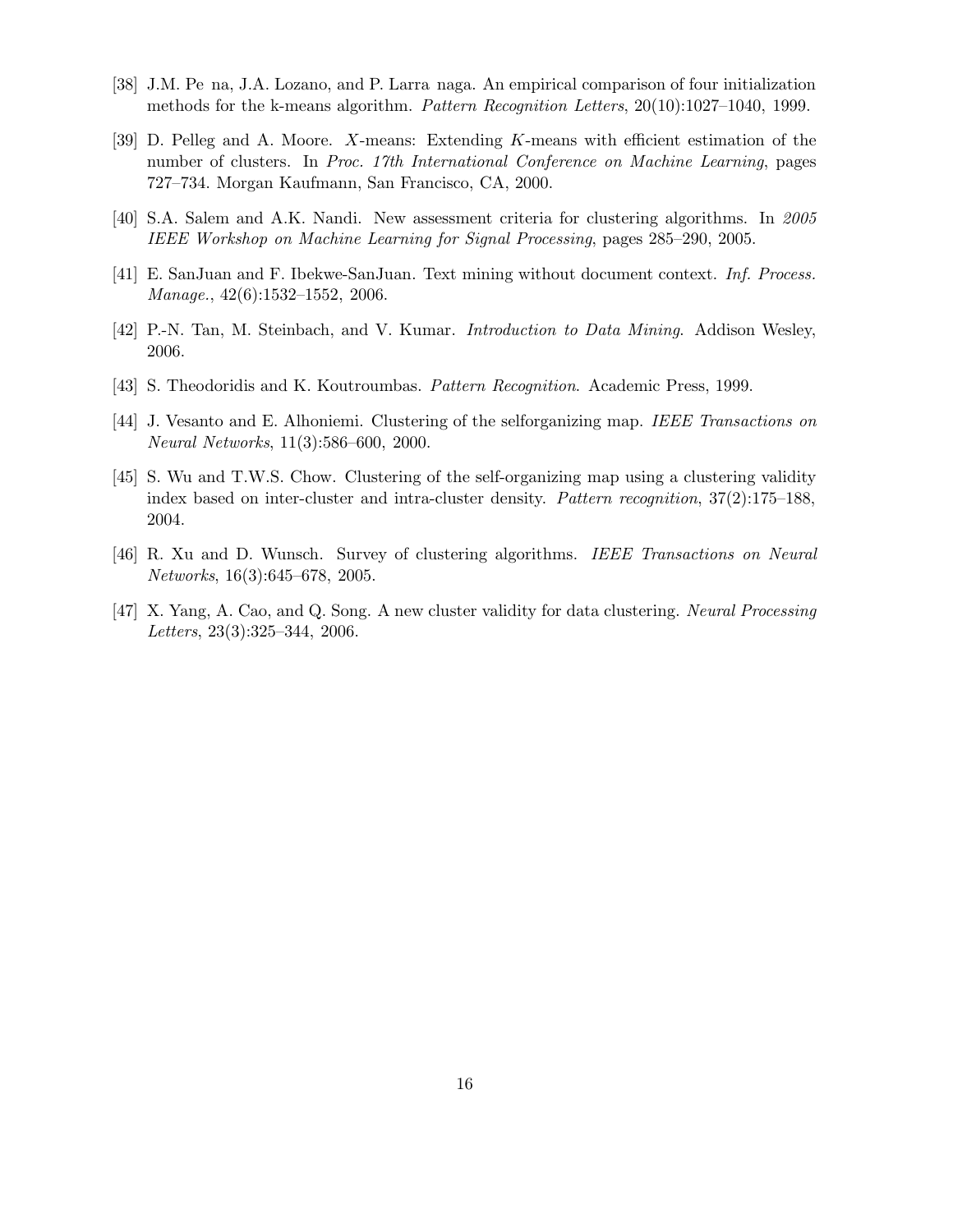## List of Tables

| 1                | Results of the seven validity indices on the <i>Unbalanced</i> data set (example 1). The<br>best result on 20 runs is taken. The data set is shown in Figure 2a. Bold numbers<br>show maximum values for all indices except DB and GE, where minimum values |    |
|------------------|-------------------------------------------------------------------------------------------------------------------------------------------------------------------------------------------------------------------------------------------------------------|----|
|                  | are desired. This indication is used for Tables 1-7. The correct number of clusters                                                                                                                                                                         |    |
|                  | is $k=3$ .                                                                                                                                                                                                                                                  | 18 |
| $\boldsymbol{2}$ | Results of the seven validity indices on the <i>Overlapped</i> data set (example 2). The<br>data set is shown in Figure 2b. The correct number of clusters is $k = 3$                                                                                       | 19 |
| 3                | Results of the seven validity indices on the <i>Noisy</i> data set (example 3). The data                                                                                                                                                                    |    |
|                  | set is shown in Figure 2c. The correct number of clusters is $k = 7$                                                                                                                                                                                        | 20 |
| $\overline{4}$   | Results of the seven validity indices on the <i>Subcluster</i> data set (example 4). The                                                                                                                                                                    |    |
|                  | data set is shown in Figure 2d. The correct number of clusters is $k = 5$                                                                                                                                                                                   | 21 |
| 5                | Results of the seven validity indices on the Wine data set (example 5). The data                                                                                                                                                                            |    |
|                  | set is made of 178 points in a 13 dimension space. The correct number of clusters                                                                                                                                                                           |    |
| 6                | is $k=3$ .<br>Results of the seven validity indices on the <i>Cancer</i> data set (example 6). The                                                                                                                                                          | 22 |
|                  | data set is made by 569 points represented in 30 dimensions. The correct number                                                                                                                                                                             |    |
|                  |                                                                                                                                                                                                                                                             | 23 |
| 7                | Estimated number of clusters for six data sets and seven validity indices. Notation                                                                                                                                                                         |    |
|                  | (O) and (X) respectively indicates when the correct number of clusters has been                                                                                                                                                                             |    |
|                  | found or not. $\ldots \ldots \ldots \ldots \ldots \ldots \ldots \ldots \ldots \ldots$                                                                                                                                                                       | 24 |
| 8                | Results of the indicator $(SF_1/SF_2)$ for nine benchmark data sets. Bold numbers                                                                                                                                                                           |    |
|                  |                                                                                                                                                                                                                                                             | 25 |
| 9                | Properties of the seven compared validity indices. The single cluster line refer to<br>the Equation preventing from single cluster. The sub-clusters line shows <i>emp</i> . for                                                                            |    |
|                  | indices that are shown empirically to find sub-clusters.<br>.                                                                                                                                                                                               | 26 |
| 10               | Estimated number of clusters for seven data sets containing respectively 16, 25,                                                                                                                                                                            |    |
|                  | 36, 49, 64, 81 and 100 clusters. For each validity index, the best value over 5                                                                                                                                                                             |    |
|                  | runs with fixed K-means starting centroid locations are given. NA stands for Not                                                                                                                                                                            |    |
|                  | Available (for example due to infinite or divide by zero issues). $\dots \dots \dots$                                                                                                                                                                       | 27 |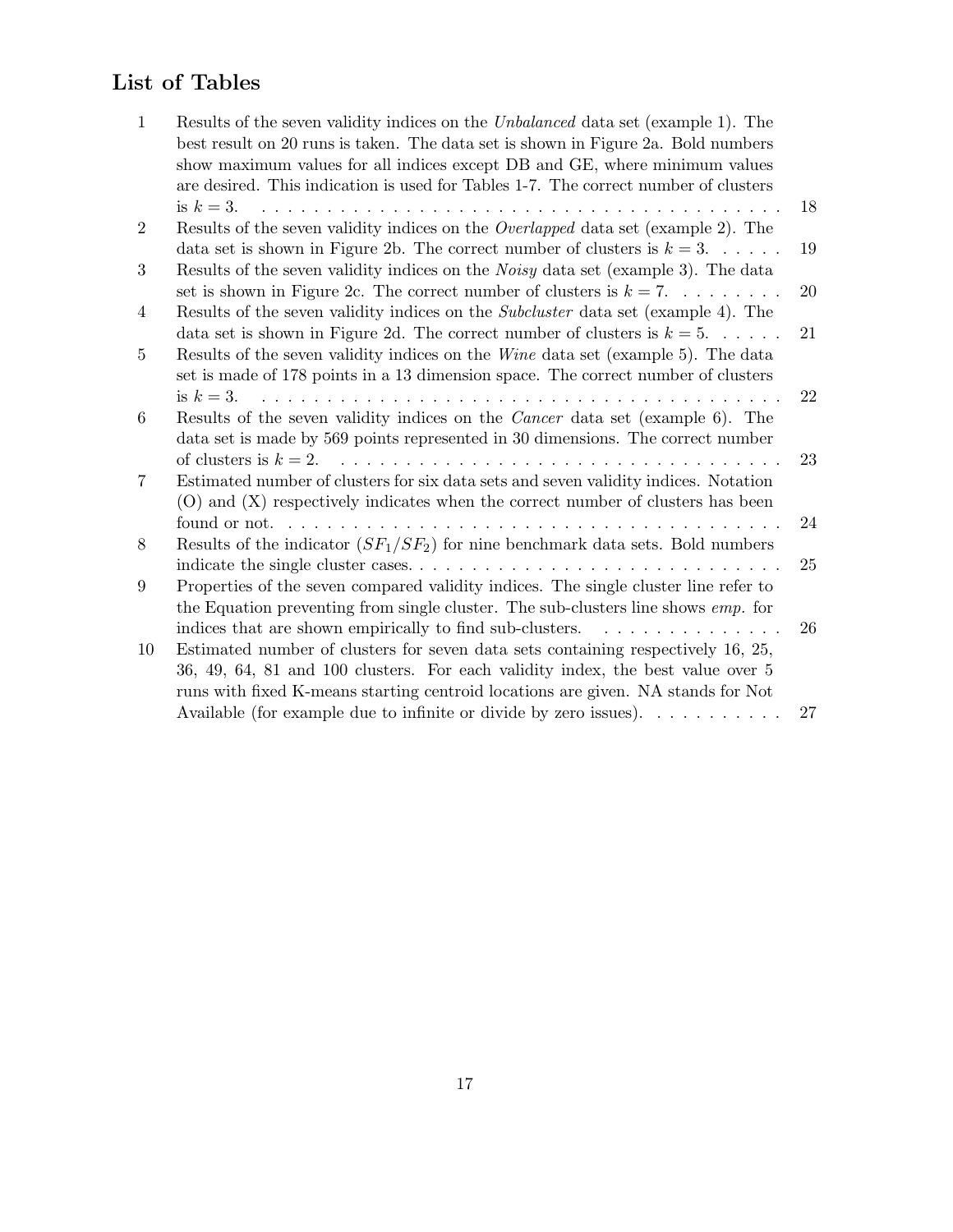| $\mathbf{k}$ | $\mathcal{D}_{\mathcal{L}}$ |        | $\overline{4}$ | 5      | 6      |        | 8      |        | 10     |
|--------------|-----------------------------|--------|----------------|--------|--------|--------|--------|--------|--------|
| DU           | 0.056                       | 0.036  | 0.022          | 0.014  | 0.017  | 0.008  | 0.009  | 0.007  | 0.010  |
| <b>CH</b>    | 950.6                       | 3453.3 | 2725.0         | 2455.3 | 2111.1 | 2214.6 | 1961.3 | 2160.6 | 2107.9 |
| DB           | 0.800                       | 0.457  | 0.697          | 0.688  | 0.784  | 0.762  | 0.852  | 0.846  | 0.819  |
| SI           | 0.682                       | 0.893  | 0.819          | 0.716  | 0.714  | 0.728  | 0.593  | 0.521  | 0.565  |
| МB           | 2.746                       | 7.600  | 6.245          | 5.106  | 4.986  | 4.236  | 3.819  | 3.971  | 3.618  |
| GE           | 3.257                       | 1.720  | 1.842          | 1.876  | 1.939  | 1.931  | 2.043  | 2.107  | 2.212  |
| SF           | 0.489                       | 0.648  | 0.627          | 0.617  | 0.603  | 0.595  | 0.593  | 0.584  | 0.584  |

Table 1: Results of the seven validity indices on the *Unbalanced* data set (example 1). The best result on 20 runs is taken. The data set is shown in Figure 2a. Bold numbers show maximum values for all indices except DB and GE, where minimum values are desired. This indication is used for Tables 1-7. The correct number of clusters is  $k = 3$ .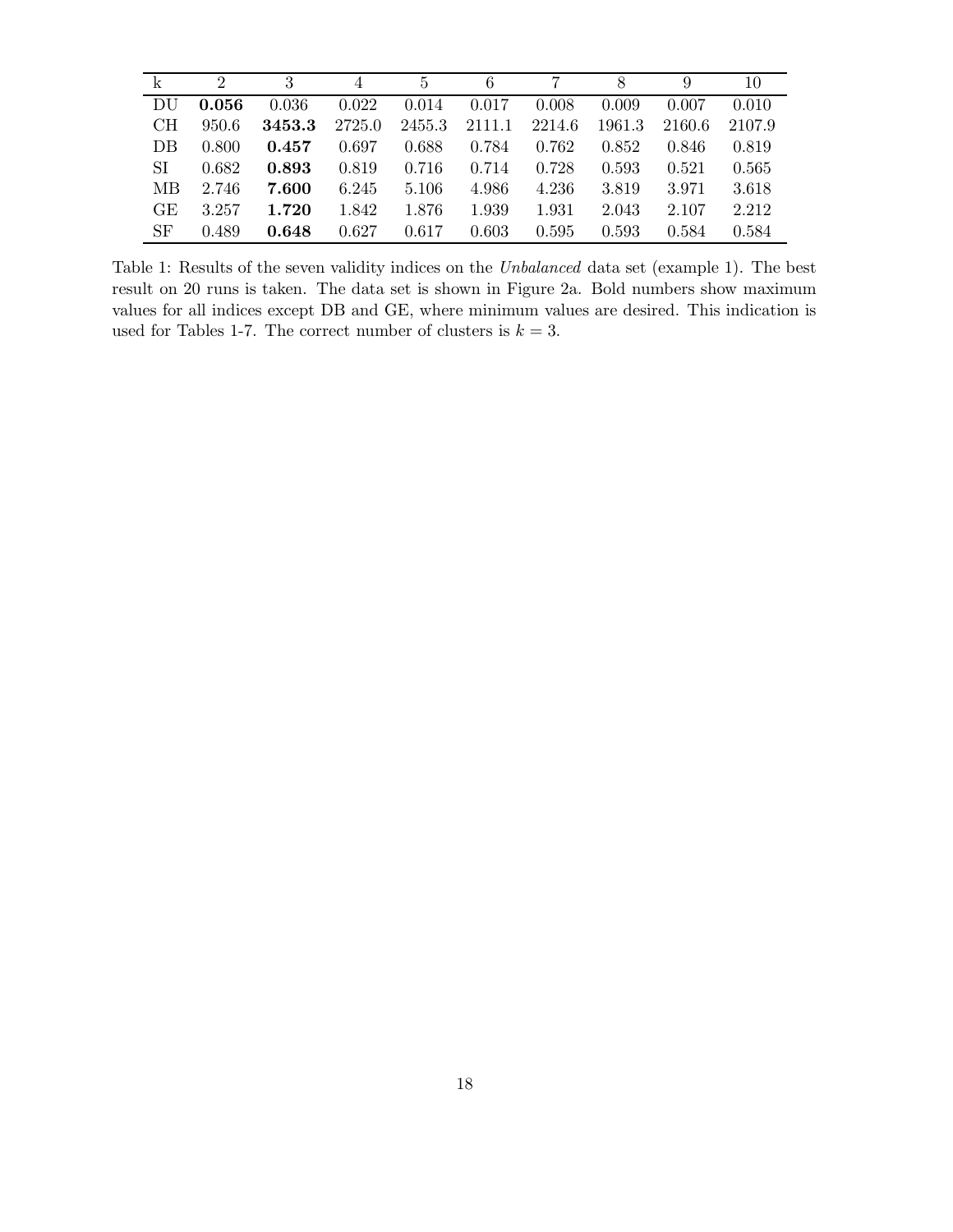|           | $\mathcal{D}$ | 3      | 4      | $\overline{5}$ | 6      |        | 8      | 9      | 10     |
|-----------|---------------|--------|--------|----------------|--------|--------|--------|--------|--------|
| DU        | 0.091         | 0.011  | 0.012  | 0.016          | 0.016  | 0.017  | 0.021  | 0.014  | 0.019  |
| CН        | 1346.2        | 2497.6 | 2154.2 | 1996.0         | 1941.3 | 1887.3 | 1834.7 | 1772.8 | 1744.2 |
| DB        | 0.543         | 0.562  | 0.653  | 0.809          | 0.784  | 0.766  | 0.767  | 0.753  | 0.731  |
| <b>SI</b> | 0.779         | 0.771  | 0.672  | 0.611          | 0.582  | 0.583  | 0.589  | 0.597  | 0.592  |
| МB        | 4.426         | 5.520  | 4.646  | 3.800          | 3.208  | 2.827  | 2.592  | 2.374  | 2.061  |
| GE        | 2.719         | 1.885  | 2.046  | 2.010          | 1.885  | 1.745  | 1.676  | 1.705  | 1.625  |
| SF        | 0.577         | 0.636  | 0.612  | 0.593          | 0.588  | 0.582  | 0.579  | 0.577  | 0.576  |

Table 2: Results of the seven validity indices on the *Overlapped* data set (example 2). The data set is shown in Figure 2b. The correct number of clusters is  $k = 3$ .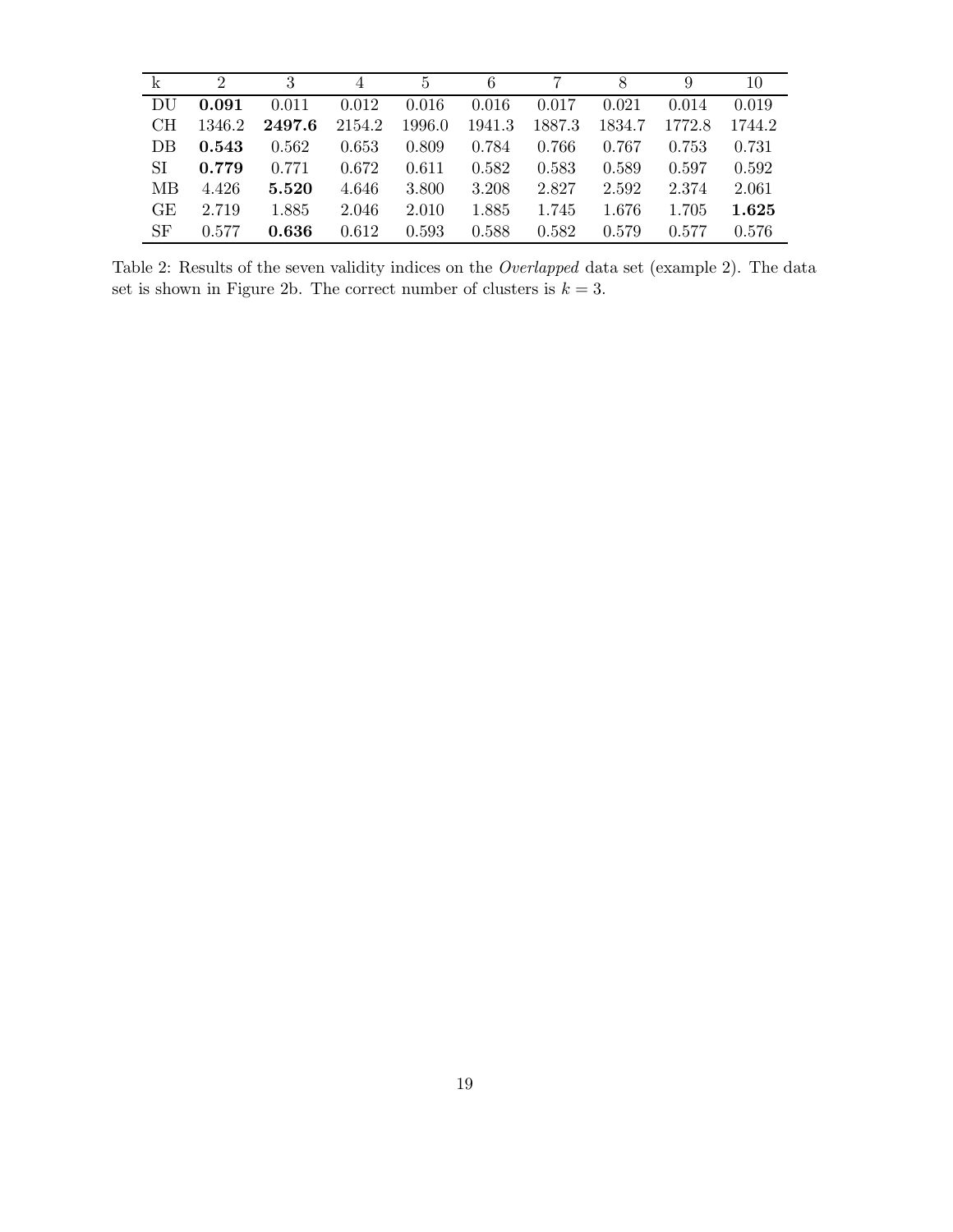| $\mathbf{k}$ | $\mathcal{D}_{\mathcal{L}}$ | 3      | 4      | 5      | 6      |        | 8      | 9      | 10     |
|--------------|-----------------------------|--------|--------|--------|--------|--------|--------|--------|--------|
| DU           | 0.038                       | 0.038  | 0.064  | 0.070  | 0.077  | 0.077  | 0.067  | 0.075  | 0.081  |
| CН           | 769.3                       | 1018.6 | 1476.1 | 1722.4 | 2174.7 | 2849.9 | 3136.7 | 3201.4 | 3294.3 |
| DB           | 1.108                       | 0.700  | 0.608  | 0.500  | 0.457  | 0.465  | 0.440  | 0.481  | 0.486  |
| SI           | 0.580                       | 0.636  | 0.740  | 0.768  | 0.803  | 0.829  | 0.843  | 0.852  | 0.860  |
| МB           | 1.640                       | 1.744  | 3.069  | 3.845  | 5.457  | 7.370  | 7.937  | 7.136  | 6.148  |
| GE           | 4.215                       | 2.717  | 1.860  | 1.613  | 1.079  | 0.952  | 1.191  | 1.534  | 1.507  |
| SF           | 0.419                       | 0.513  | 0.567  | 0.590  | 0.604  | 0.612  | 0.605  | 0.601  | 0.601  |

Table 3: Results of the seven validity indices on the *Noisy* data set (example 3). The data set is shown in Figure 2c. The correct number of clusters is  $k = 7$ .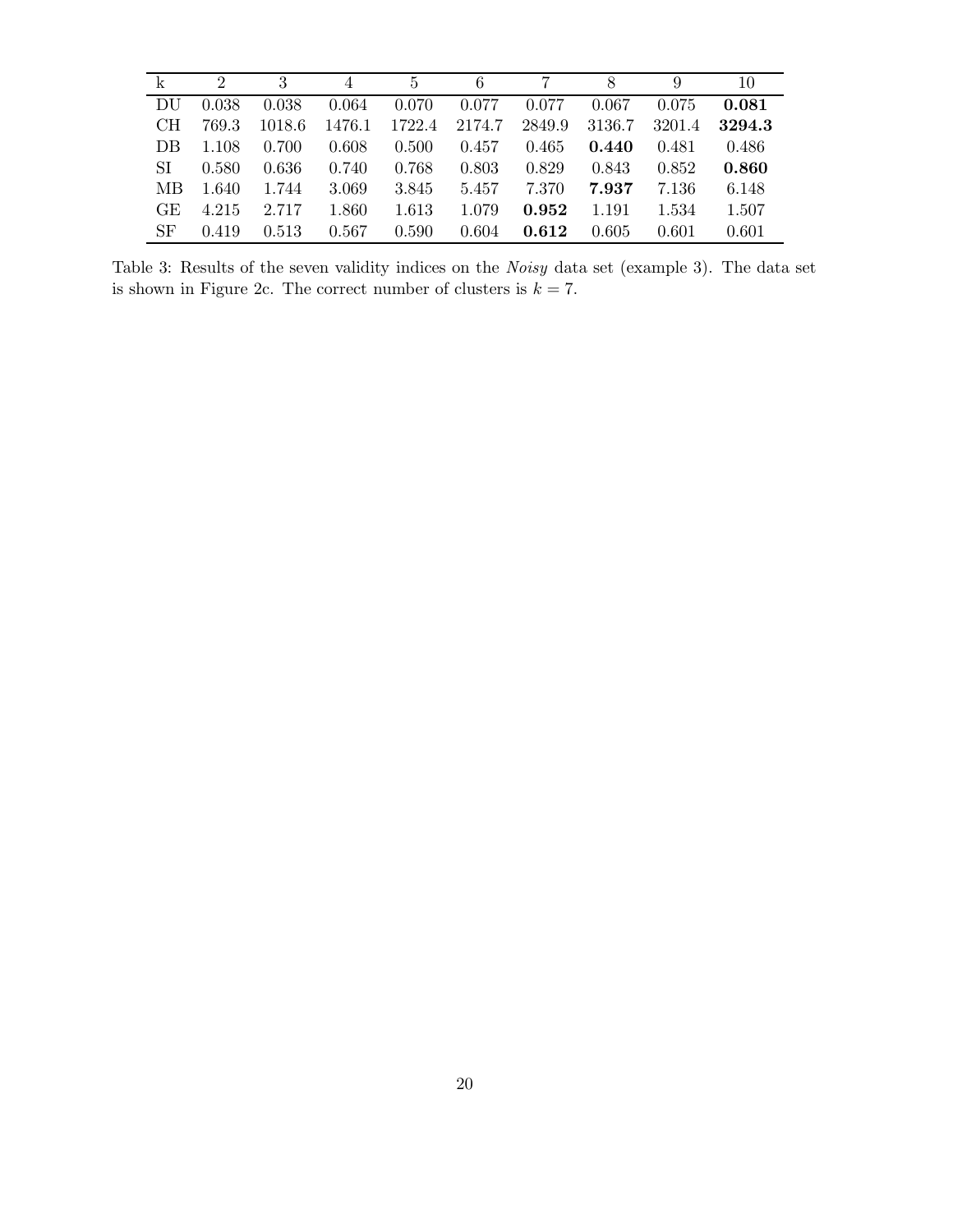| $\mathbf{k}$ | $\mathcal{D}$ | 3      | 4      | 5      | 6      |        | 8      | 9      | 10     |
|--------------|---------------|--------|--------|--------|--------|--------|--------|--------|--------|
| DU           | 0.059         | 0.069  | 0.020  | 0.017  | 0.016  | 0.014  | 0.014  | 0.014  | 0.015  |
| CH.          | 979.3         | 2431.0 | 2647.7 | 3774.1 | 3351.0 | 3045.1 | 2833.7 | 2636.2 | 2550.7 |
| DB           | 0.907         | 0.489  | 0.467  | 0.469  | 0.579  | 0.683  | 0.714  | 0.750  | 0.792  |
| SI           | 0.657         | 0.841  | 0.821  | 0.810  | 0.735  | 0.729  | 0.677  | 0.635  | 0.661  |
| МB           | 1.890         | 9.523  | 16.206 | 43.550 | 54.825 | 36.058 | 49.388 | 43.522 | 41.192 |
| GE           | 3.793         | 1.235  | 1.147  | 1.122  | 1.510  | 1.435  | 1.525  | 1.570  | 1.658  |
| SF           | 0.480         | 0.636  | 0.638  | 0.641  | 0.627  | 0.618  | 0.613  | 0.606  | 0.601  |

Table 4: Results of the seven validity indices on the *Subcluster* data set (example 4). The data set is shown in Figure 2d. The correct number of clusters is  $k = 5$ .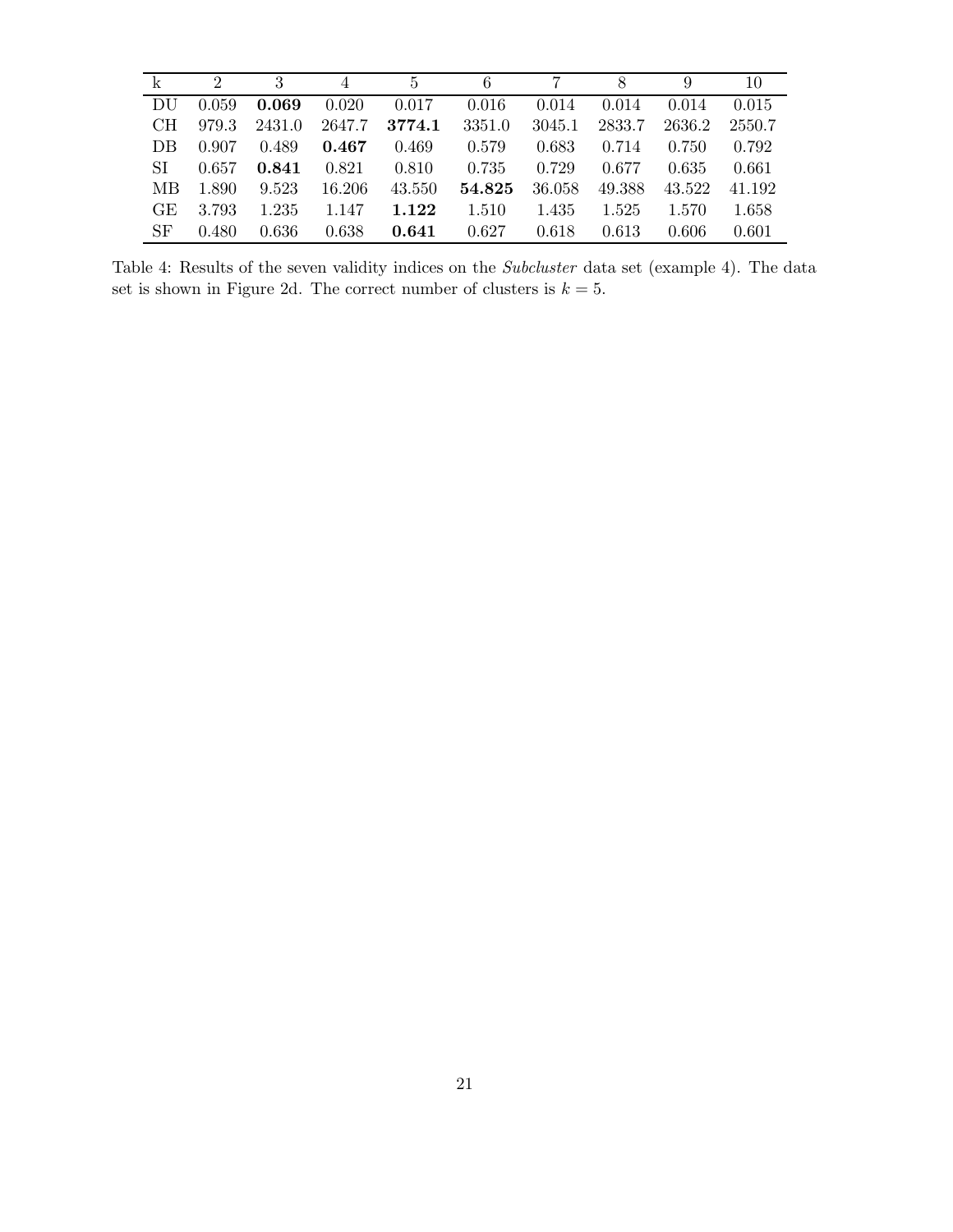| k         | $\mathcal{D}_{\mathcal{L}}$ | 3      | 4       | 5       | 6       |        | 8      | 9      | 10     |
|-----------|-----------------------------|--------|---------|---------|---------|--------|--------|--------|--------|
| DU        | 0.160                       | 0.232  | 0.232   | 0.210   | 0.190   | 0.235  | 0.212  | 0.239  | 0.234  |
| CH        | 69.52                       | 70.94  | 56.20   | 47.17   | 42.23   | 38.26  | 36.26  | 34.33  | 32.73  |
| DB        | 1.505                       | 1.257  | 1.501   | 1.481   | 1.402   | 1.421  | 1.307  | 1.423  | 1.425  |
| SI        | 0.426                       | 0.451  | 0.418   | 0.407   | 0.390   | 0.368  | 0.313  | 0.348  | 0.353  |
| МB        | 5.689                       | 5.391  | 3.546   | 3.445   | 2.682   | 2.008  | 1.893  | 1.733  | 1.380  |
| <b>GE</b> | 97.747                      | 99.209 | 104.685 | 101.154 | 108.083 | 97.892 | 93.336 | 86.958 | 91.108 |
| <b>SF</b> | 0.269                       | 0.385  | 0.314   | 0.324   | 0.253   | 0.240  | 0.231  | 0.233  | 0.242  |

Table 5: Results of the seven validity indices on the *Wine* data set (example 5). The data set is made of 178 points in a 13 dimension space. The correct number of clusters is  $k = 3$ .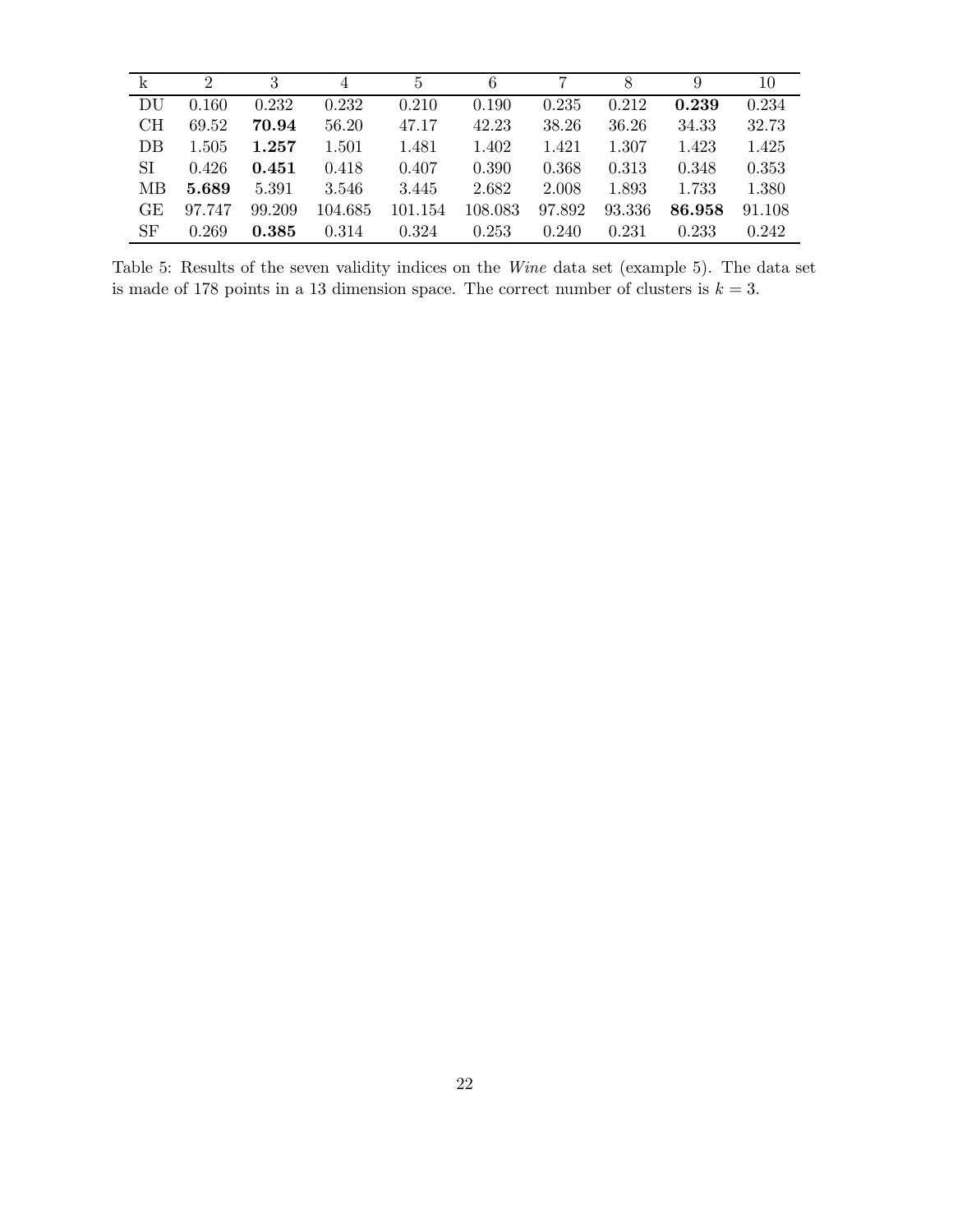| $\mathbf{k}$ | $\mathcal{D}$ | 3      | 4      | 5      | 6      |        | 8      | 9     | 10     |
|--------------|---------------|--------|--------|--------|--------|--------|--------|-------|--------|
| - DU         | 0.076         | 0.078  | 0.075  | 0.078  | 0.072  | 0.064  | 0.072  | 0.079 | 0.067  |
| CH.          | 267.7         | 197.1  | 159.0  | 140.4  | 128.8  | 118.6  | 109.7  | 103.3 | 98.1   |
| DB           | 1.444         | 1.461  | 1.502  | 1.432  | 1.534  | 1.391  | 1.418  | 1.408 | 1.457  |
| SI           | 0.519         | 0.492  | 0.441  | 0.427  | 0.279  | 0.257  | 0.259  | 0.244 | 0.228  |
| MВ           | 16.202        | 11.433 | 13.890 | 10.265 | 26.346 | 20.834 | 14.002 | 5.697 | 12.279 |
| GE           | 2.599         | 2.497  | 2.426  | 2.558  | 2.946  | 2.546  | 2.231  | 2.273 | 2.215  |
| SF           | 0.657         | 0.446  | 0.340  | 0.238  | 0.216  | 0.160  | 0.149  | 0.137 | 0.124  |

Table 6: Results of the seven validity indices on the *Cancer* data set (example 6). The data set is made by 569 points represented in 30 dimensions. The correct number of clusters is  $k = 2$ .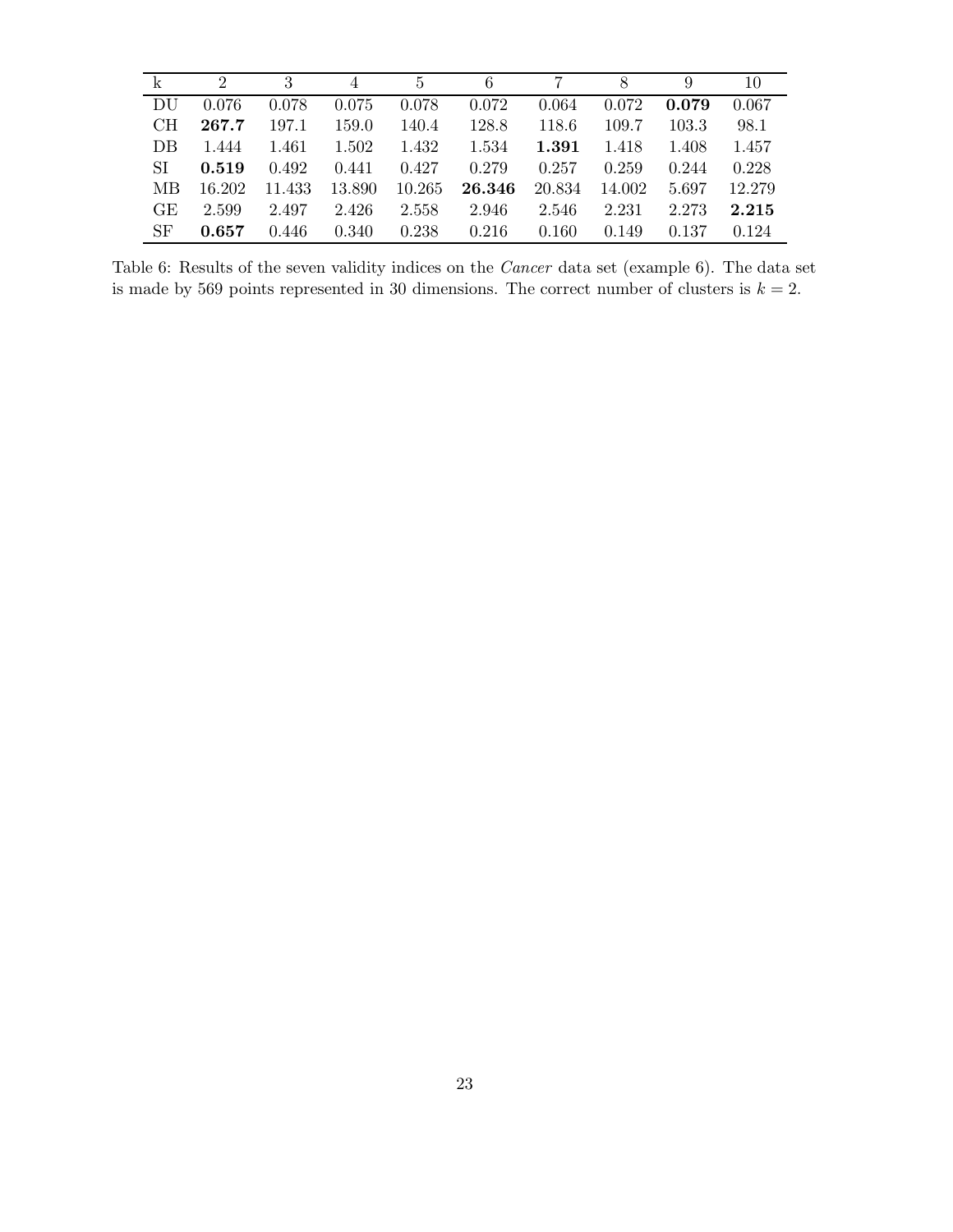| Data Sets  | DU    | CН    | DВ   | SI    | MВ   | <b>GE</b> | SF   |
|------------|-------|-------|------|-------|------|-----------|------|
| Unbalanced | 2(X)  | 3(O)  | 3(O) | 3(O)  | 3(O) | 3(O)      | 3(O) |
| Overlapped | 2(X)  | 3(O)  | 2(X) | 2(X)  | 3(O) | 10(X)     | 3(O) |
| Noisy      | 10(X) | 10(X) | 8(X) | 10(X) | 8(X) | 7(O)      | 7(O) |
| Subcluster | 3(X)  | 5(O)  | 4(X) | 3(X)  | 6(X) | 5(O)      | 5(O) |
| Wine       | 9(X)  | 3(O)  | 3(O) | 3(O)  | 2(X) | 9(X)      | 3(O) |
| Cancer     | 9(X)  | 2(O)  | 7(X) | 2(O)  | 6(X) | 10(X)     | 2(O) |

Table 7: Estimated number of clusters for six data sets and seven validity indices. Notation (O) and (X) respectively indicates when the correct number of clusters has been found or not.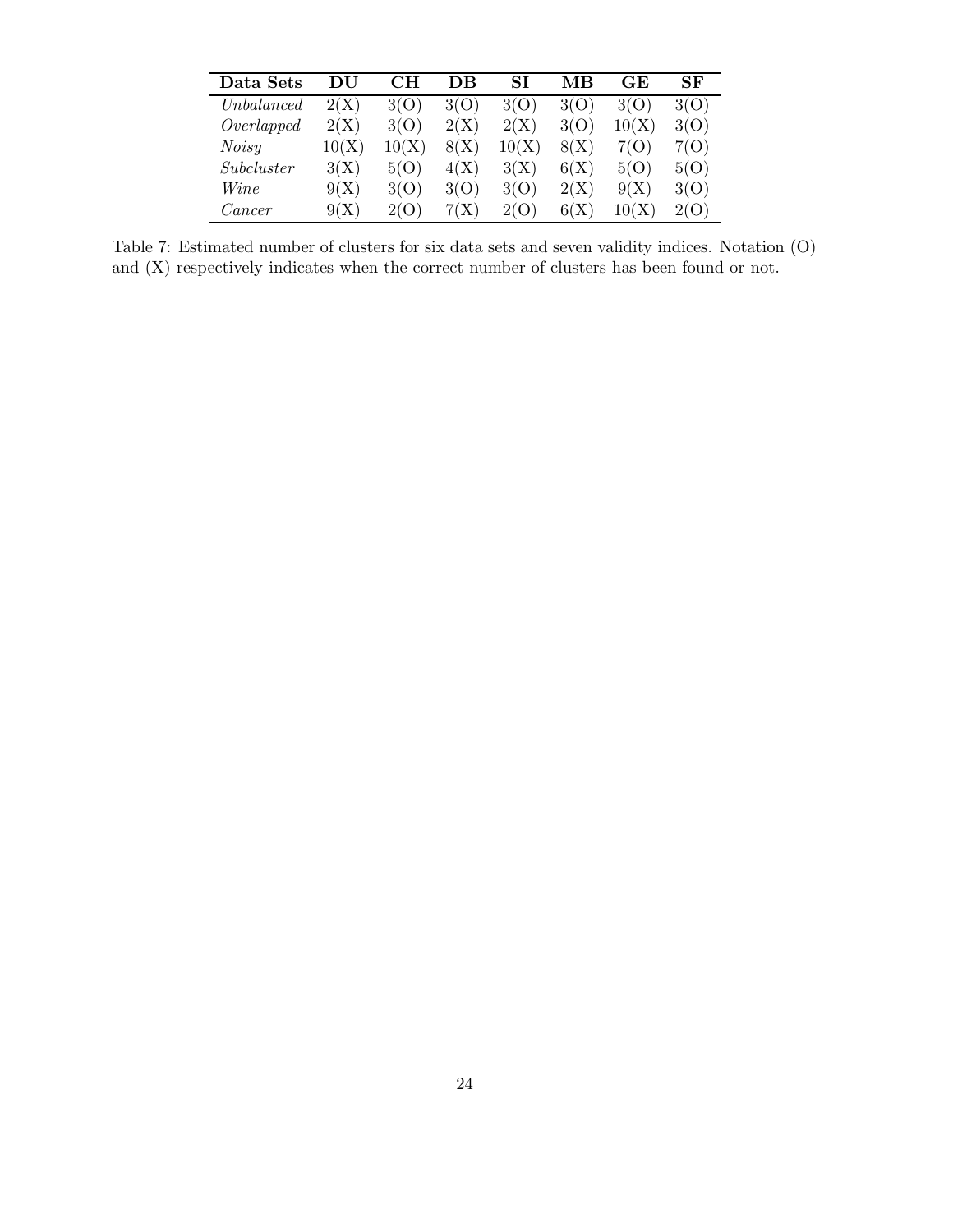| Data sets         | Indicator | Data sets | Indicator |
|-------------------|-----------|-----------|-----------|
| <i>Unbalanced</i> | 0.44      | SingleN   | 1.28      |
| Overlapped        | 0.37      | Single30  | 0.60      |
| <b>Noisy</b>      | 0.52      | Wine      | 0.10      |
| Subcluster        | 0.45      | Cancer    | 0.01      |
| Single            | 0.61      |           |           |

Table 8: Results of the indicator  $(SF_1/SF_2)$  for nine benchmark data sets. Bold numbers indicate the single cluster cases.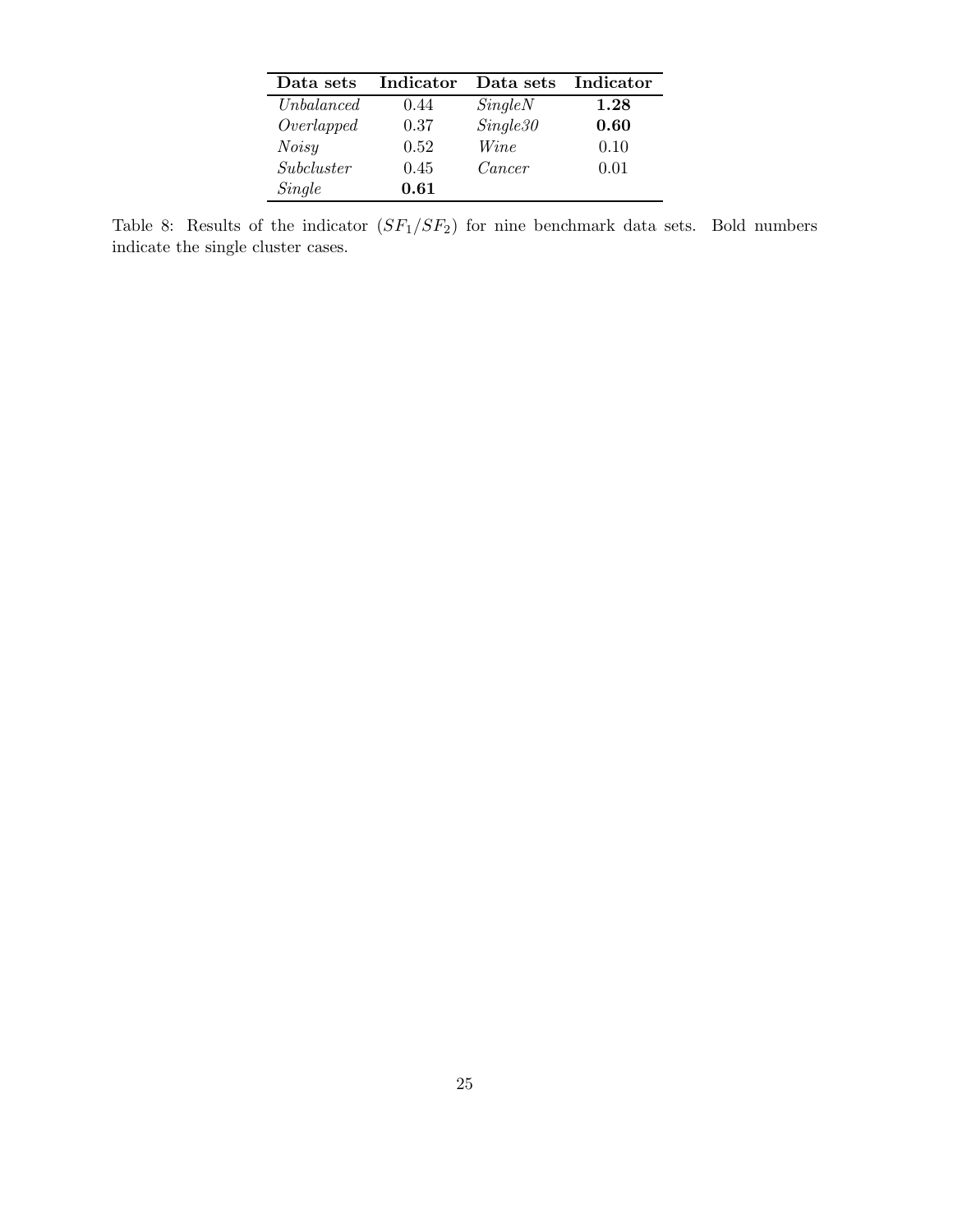|                  | DU           | CН           | DВ           | SI                | MВ            | GЕ                     | SF    |
|------------------|--------------|--------------|--------------|-------------------|---------------|------------------------|-------|
| On $k=2n$        | max          | max          | mın          | max               | max           | mın                    | max   |
| Hyper-parameters | no           | no           | no           | no                | $p$ in Equ. 9 | $\mathbf{n}\mathbf{o}$ | no    |
| Complexity       | $O(n^2)$     | O(n)         | O(n)         | $O(n^2)$          | O(n)          | O(n)                   | O(n)  |
| <b>Bounds</b>    | $ 0,\infty $ | $ 0,\infty $ | $ 0,\infty $ | $ \infty,\infty $ | $]0,\infty[$  | $ 0,\infty $           | ]0,1[ |
| Single cluster   | Equ. 1       | Equ. $2$     | Equ. 5       | Equ. $7$          | Equ. $8$      | Equ. $9$               | emp.  |
| Sub-clusters     | no           | emp.         | emp.         | no                | no            | emp.                   | emp.  |

Table 9: Properties of the seven compared validity indices. The single cluster line refer to the Equation preventing from single cluster. The sub-clusters line shows *emp.* for indices that are shown empirically to find sub-clusters.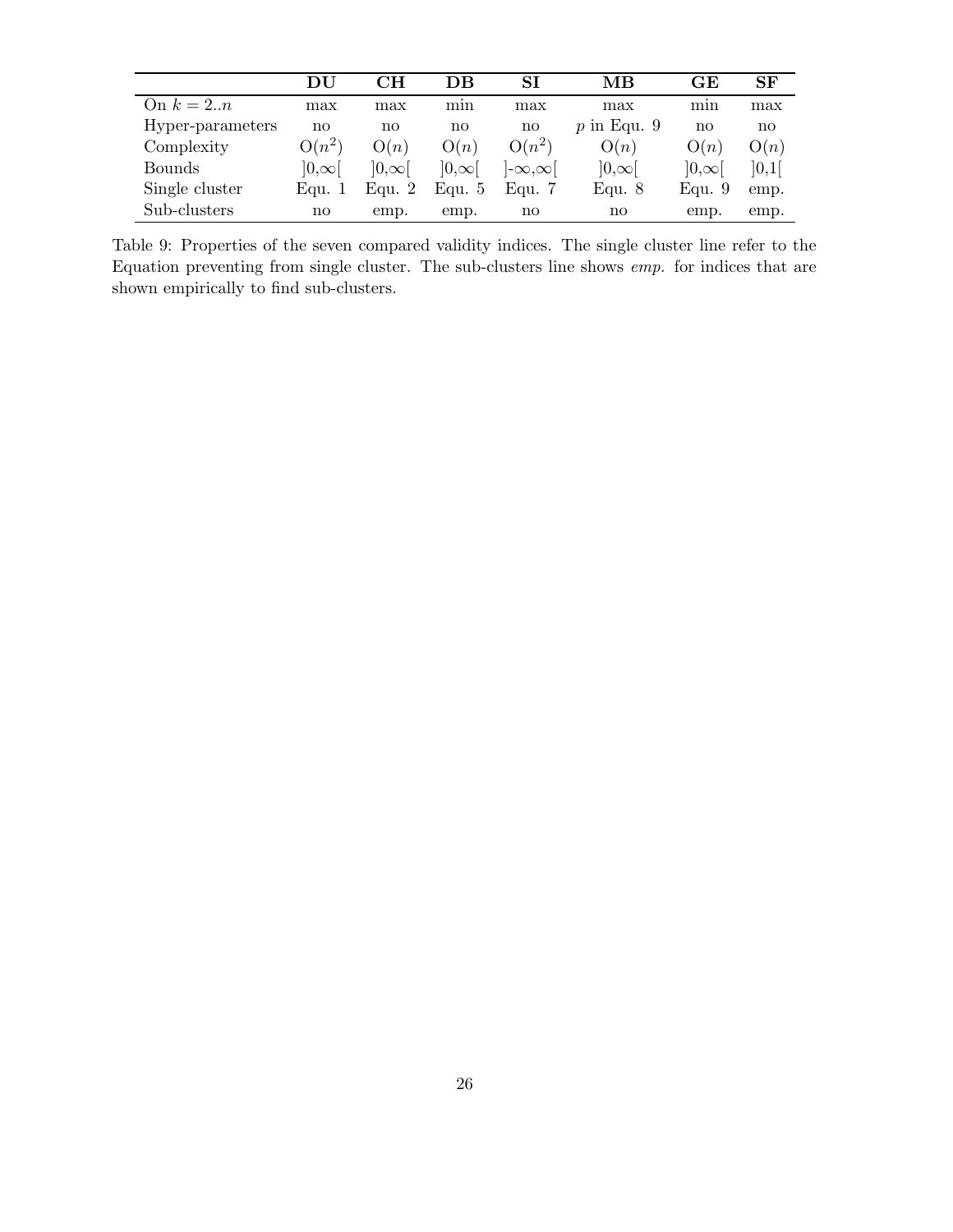| Indices             | 16  | 25  | 36  | 49 | 64 | 81 | 100 |
|---------------------|-----|-----|-----|----|----|----|-----|
| DU                  | 11  | 18  | 28  | ΝA | ΝA | ΝA | NА  |
| CH                  | 20  | 34  | 84  | 76 | 68 | 73 | 84  |
| DB                  | 15  | 35  | 36  | 38 | 59 | 63 | 84  |
| SІ                  | 15  | 28  | 52  | 50 | 83 | 98 | 108 |
| MB                  | 110 | 110 | 110 | 70 | 83 | 98 | 103 |
| GE                  | NΑ  | NΑ  | ΝA  | ΝA | ΝA | ΝA | ΝA  |
| $S\hspace{-0.1cm}F$ | 20  | 34  | 58  | 76 | 68 | 74 | 84  |

Table 10: Estimated number of clusters for seven data sets containing respectively 16, 25, 36, 49, 64, 81 and 100 clusters. For each validity index, the best value over 5 runs with fixed K-means starting centroid locations are given. NA stands for Not Available (for example due to infinite or divide by zero issues).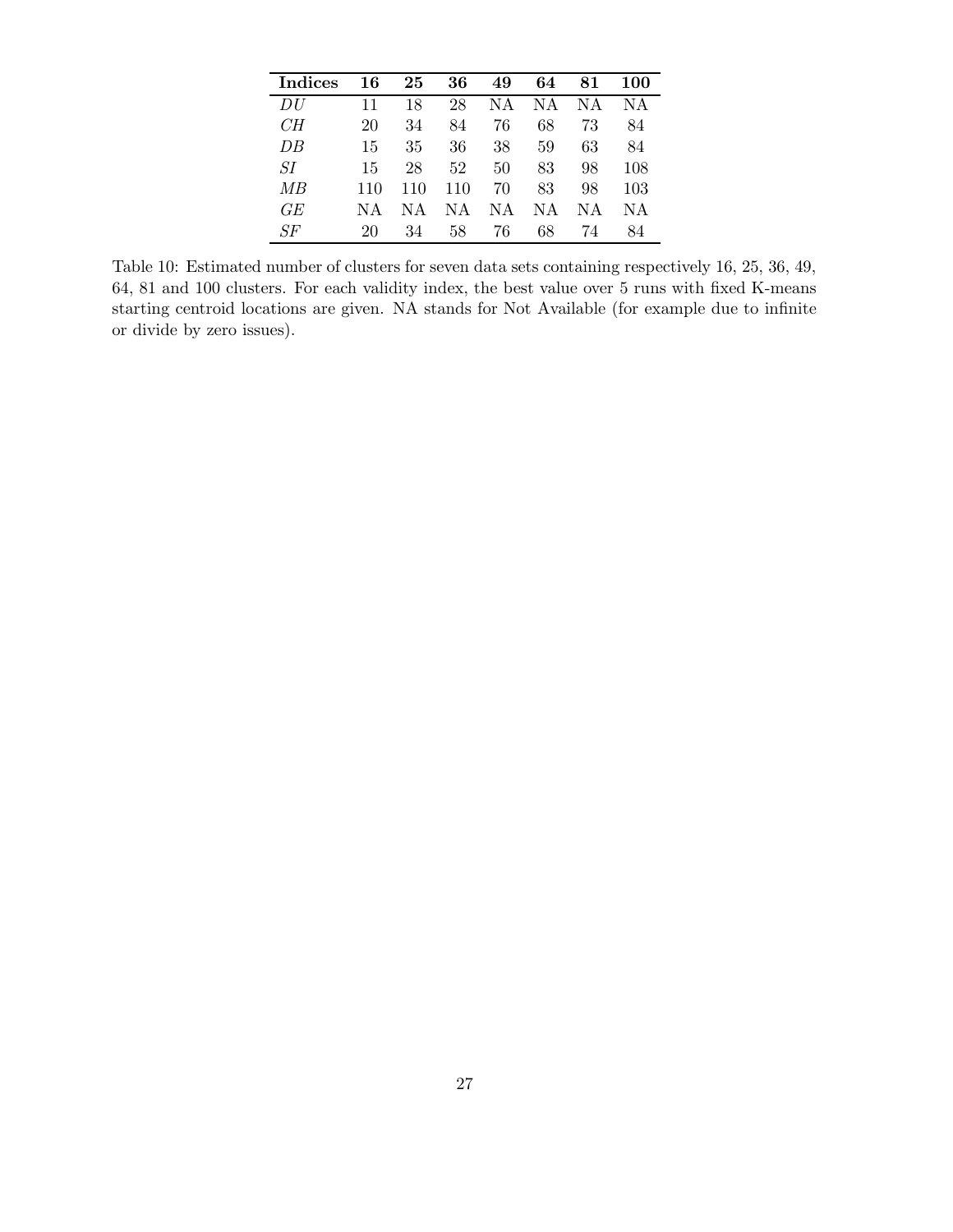# List of Figures

| $\mathbf{1}$   | Graphical representations of <i>bcd</i> (left) and <i>wcd</i> (right).                                        | 29   |
|----------------|---------------------------------------------------------------------------------------------------------------|------|
| $\overline{2}$ | Four artificial data sets, Unbalanced, Overlapped, Noisy and Subcluster.                                      | - 30 |
| 3              | Difference of the SF trend with a data set containing three clusters (left) and                               |      |
|                | single cluster (right). $\ldots \ldots \ldots \ldots \ldots \ldots \ldots \ldots \ldots \ldots \ldots \ldots$ | -31  |
| 4              | Comparison of DU, CH, DB, SI, MB, GE and SF for the sub-cluster case of Figure                                |      |
|                | 2d. DB and GE must be minimized                                                                               | -32  |
| 5              | Evolutions of the SF and components bcd and wcd for the data set Overlapped                                   |      |
|                | from $k_{min} = 1$ to $k_{max} = 30$ . For each number of cluster, the best over 20 runs is                   |      |
|                |                                                                                                               |      |
| 6              | Evolutions of the SF and its main components bcd and wcd for the data set Noisy                               |      |
|                | from $k_{min} = 1$ to $k_{max} = 30$ . For each number of cluster, the best over 20 runs is                   |      |
|                |                                                                                                               |      |
| $\overline{7}$ | Evolutions of the SF and its main components bcd and wcd for the data set                                     |      |
|                | SingleN from $k_{min} = 1$ to $k_{max} = 30$ . For each number of cluster, the best over                      |      |
|                |                                                                                                               |      |
| 8              | Three new artificial data sets. Rectangle and Ellipsoidal contain 1000 points in                              |      |
|                | 2D while <i>Nonconvex</i> is made of 284 points in 2D. $\dots \dots \dots \dots \dots \dots \dots$ 36         |      |
|                |                                                                                                               |      |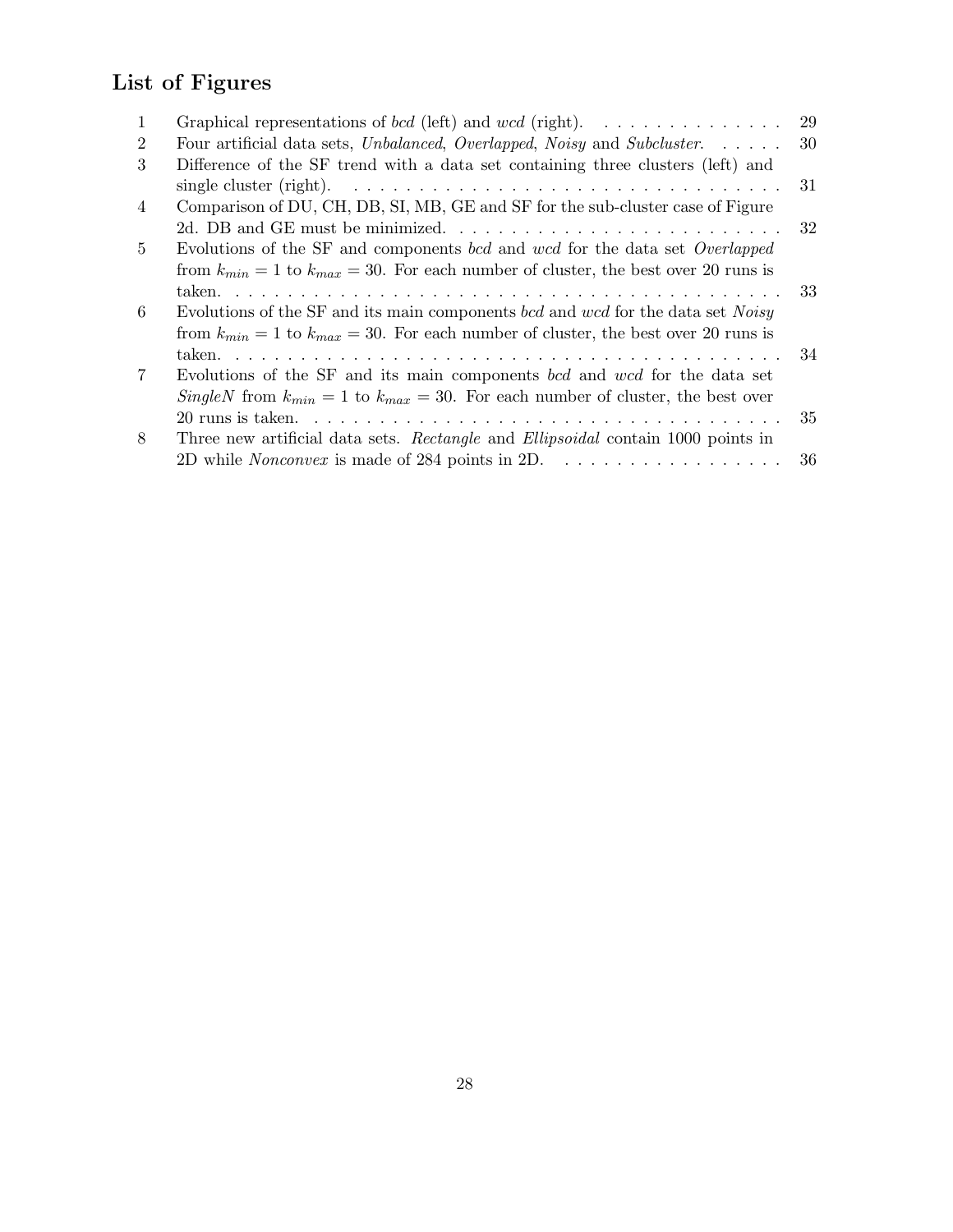

Figure 1: Graphical representations of *bcd* (left) and  $wcd$  (right).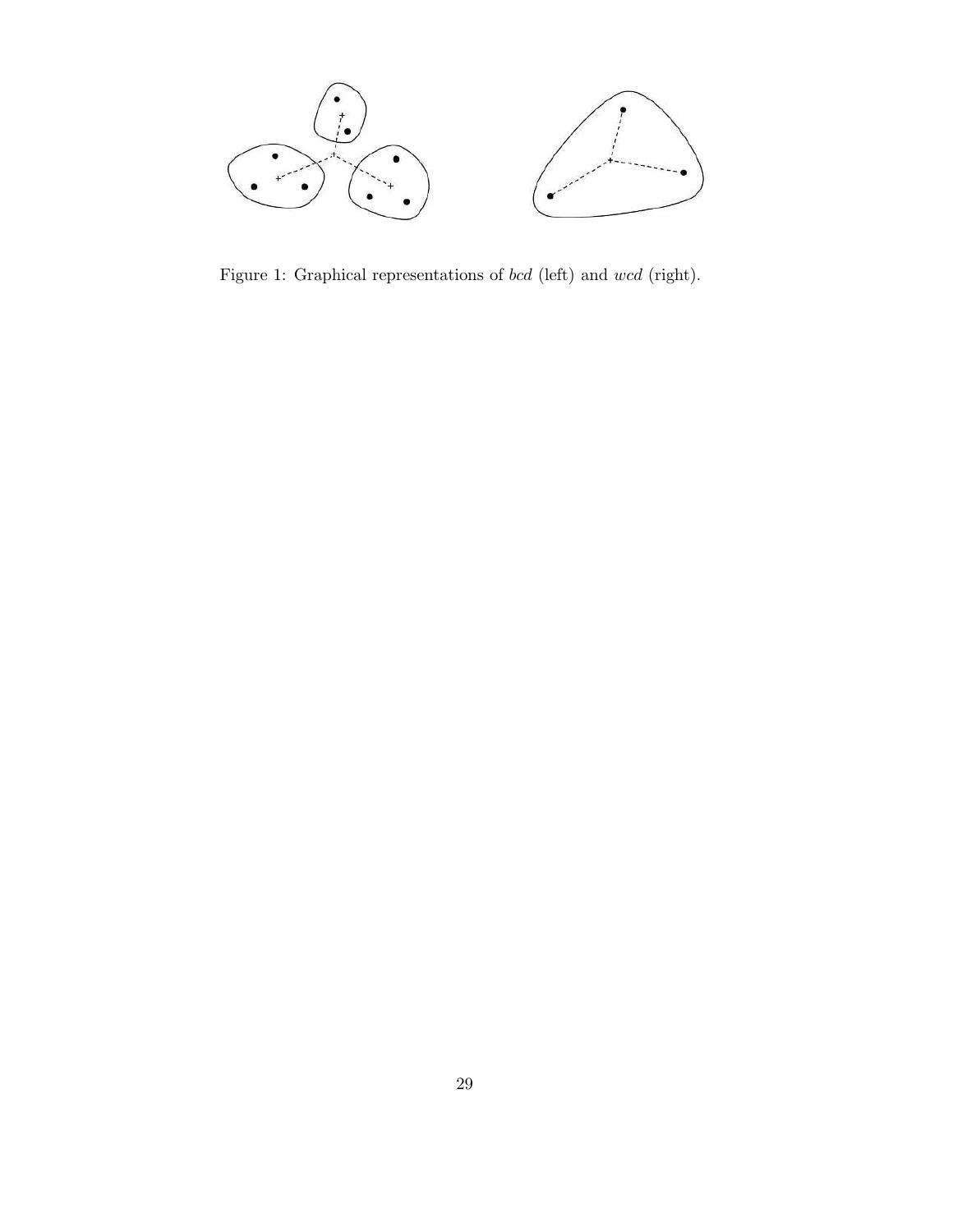

Figure 2: Four artificial data sets, *Unbalanced*, *Overlapped*, *Noisy* and *Subcluster*.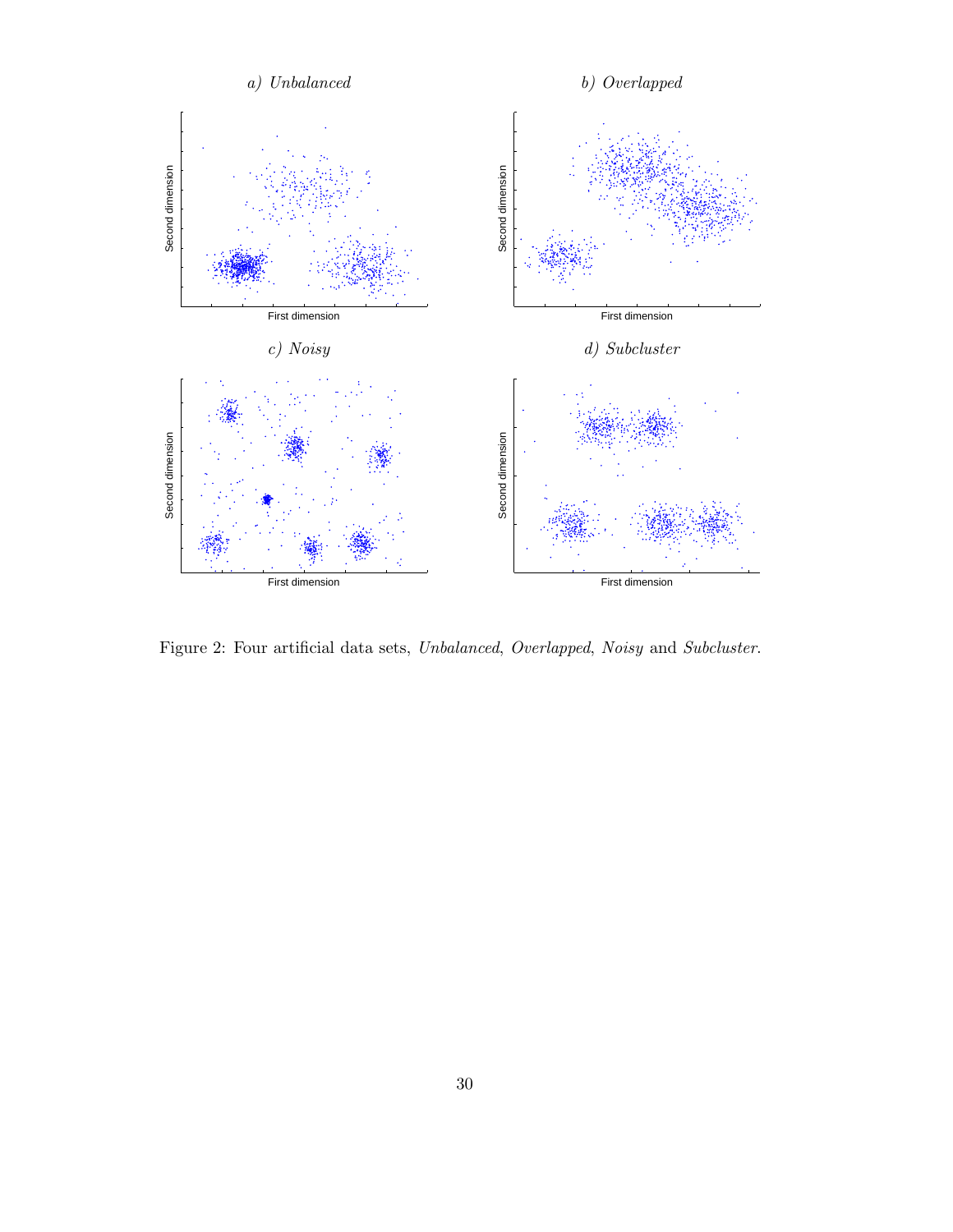

Figure 3: Difference of the SF trend with a data set containing three clusters (left) and single cluster (right).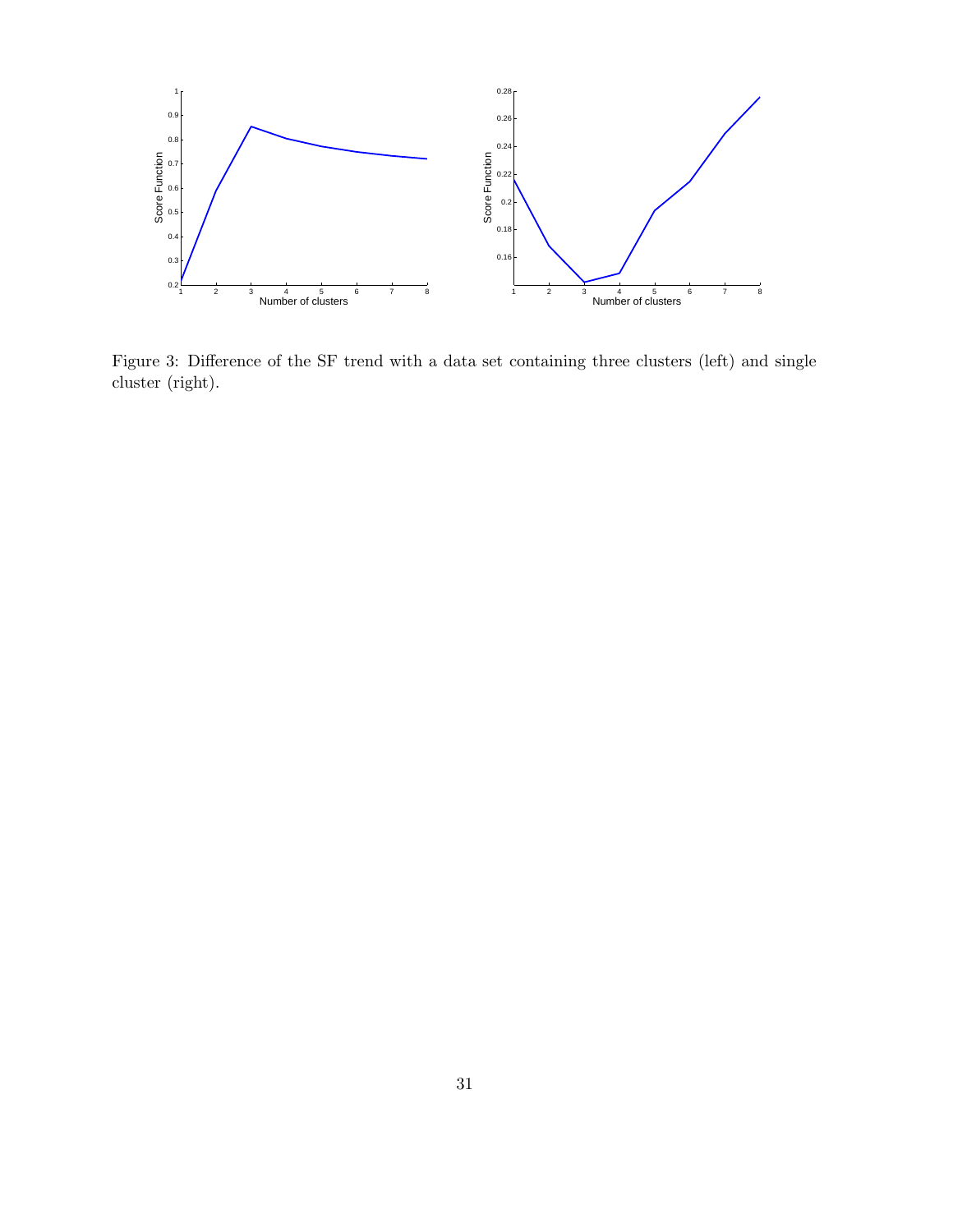

Figure 4: Comparison of DU, CH, DB, SI, MB, GE and SF for the sub-cluster case of Figure 2d. DB and GE must be minimized.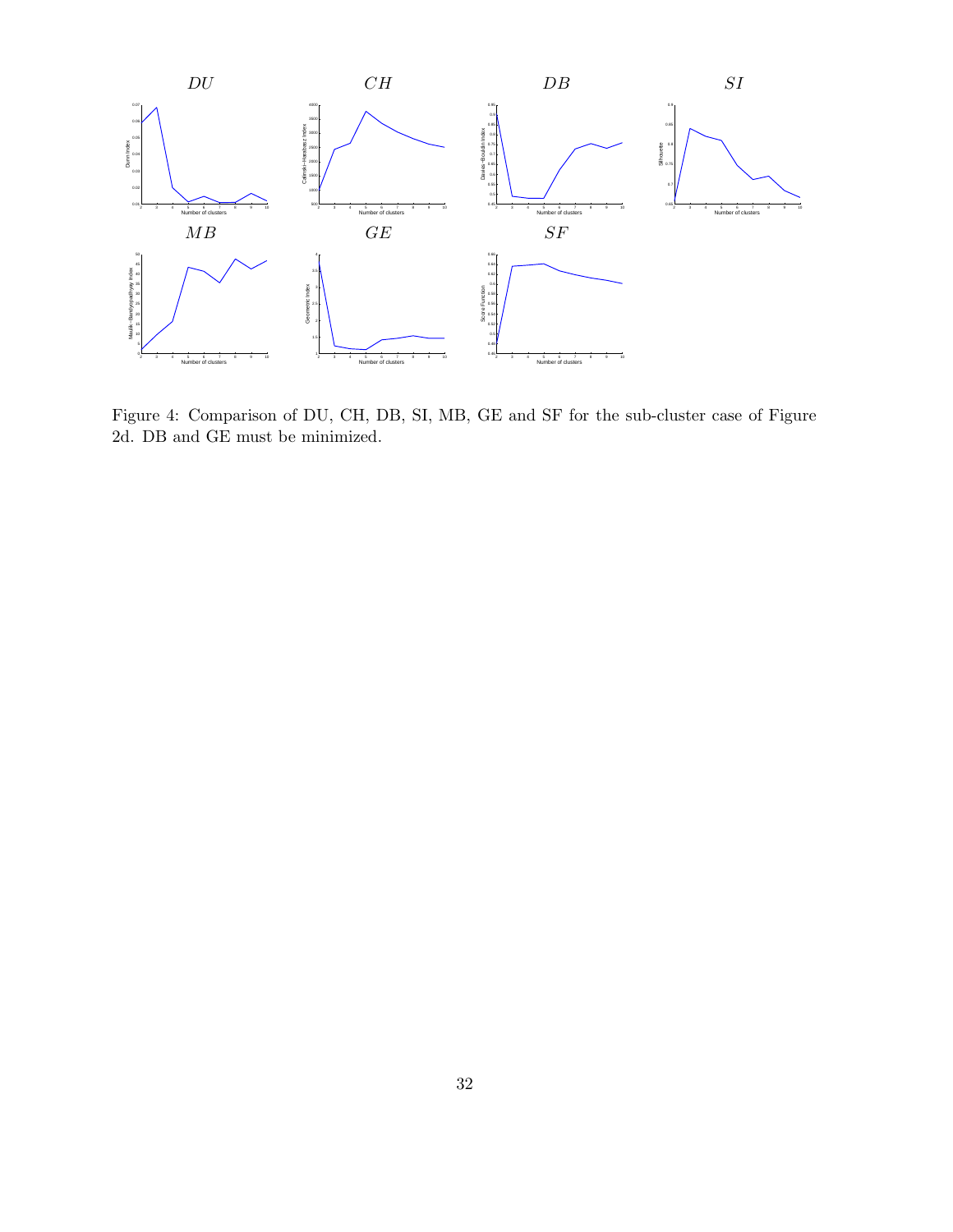

Figure 5: Evolutions of the SF and components bcd and wcd for the data set *Overlapped* from  $k_{min} = 1$  to  $k_{max} = 30$ . For each number of cluster, the best over 20 runs is taken.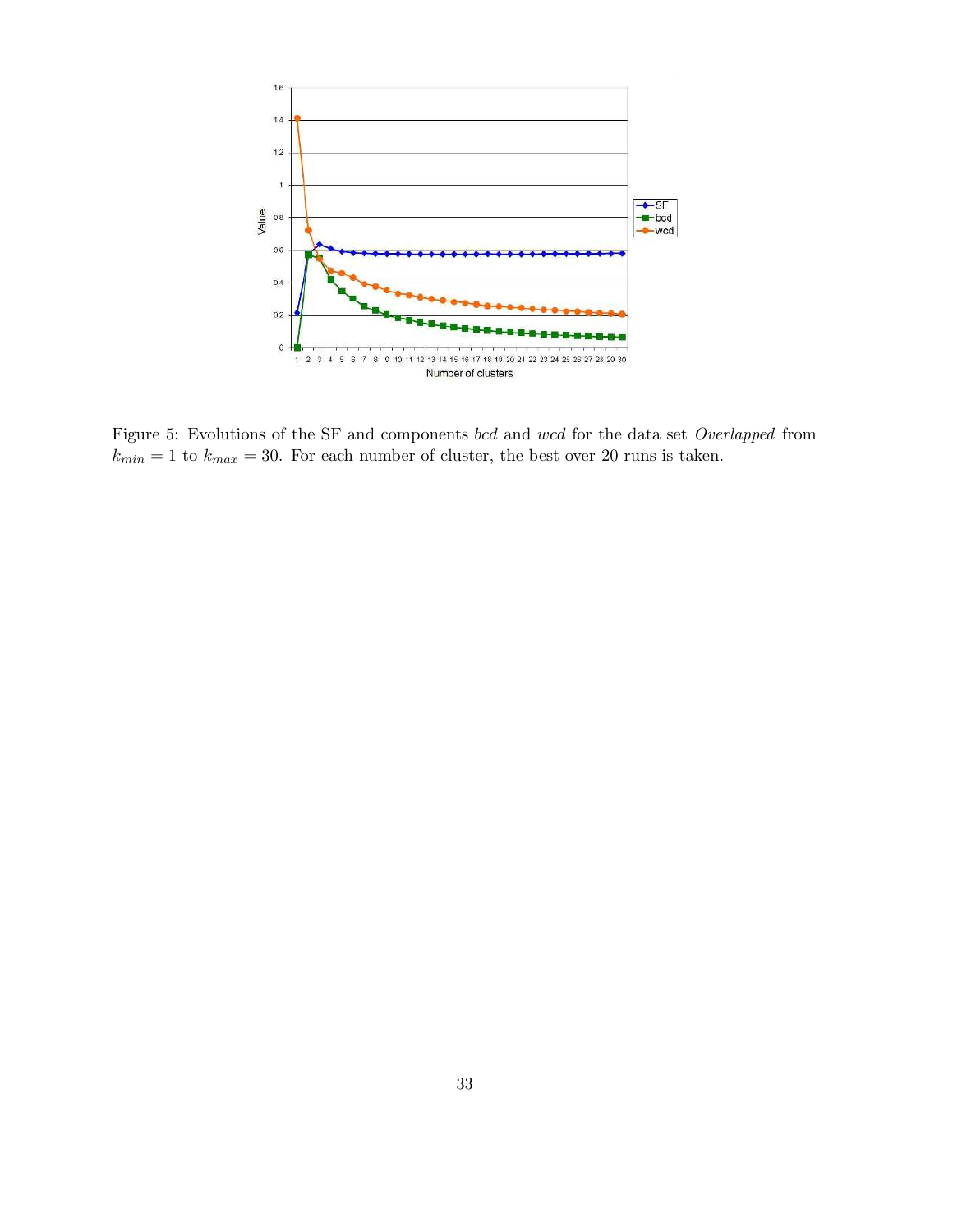

Figure 6: Evolutions of the SF and its main components bcd and wcd for the data set *Noisy* from  $k_{min} = 1$  to  $k_{max} = 30$ . For each number of cluster, the best over 20 runs is taken.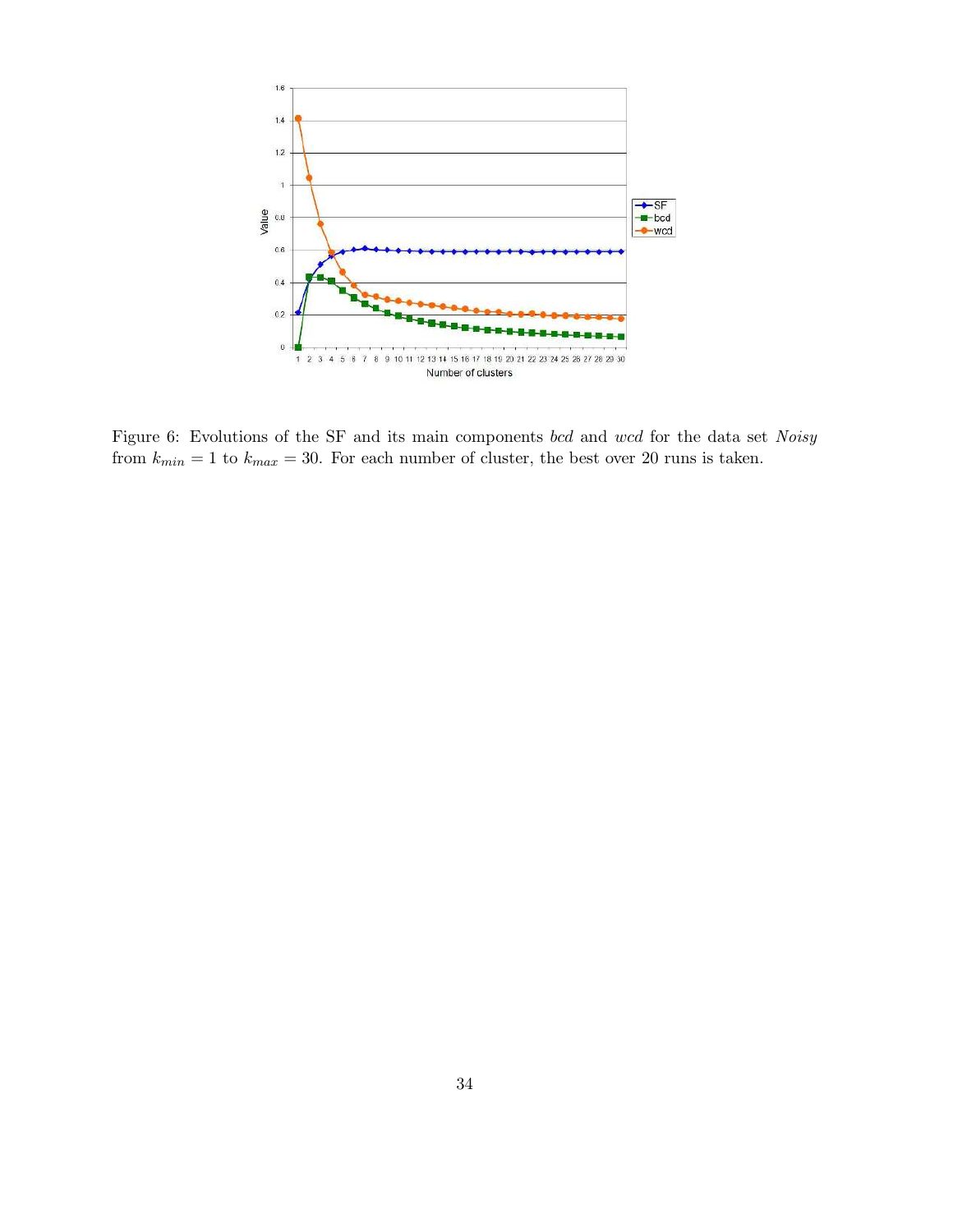

Figure 7: Evolutions of the SF and its main components bcd and wcd for the data set *SingleN* from  $k_{min} = 1$  to  $k_{max} = 30$ . For each number of cluster, the best over 20 runs is taken.